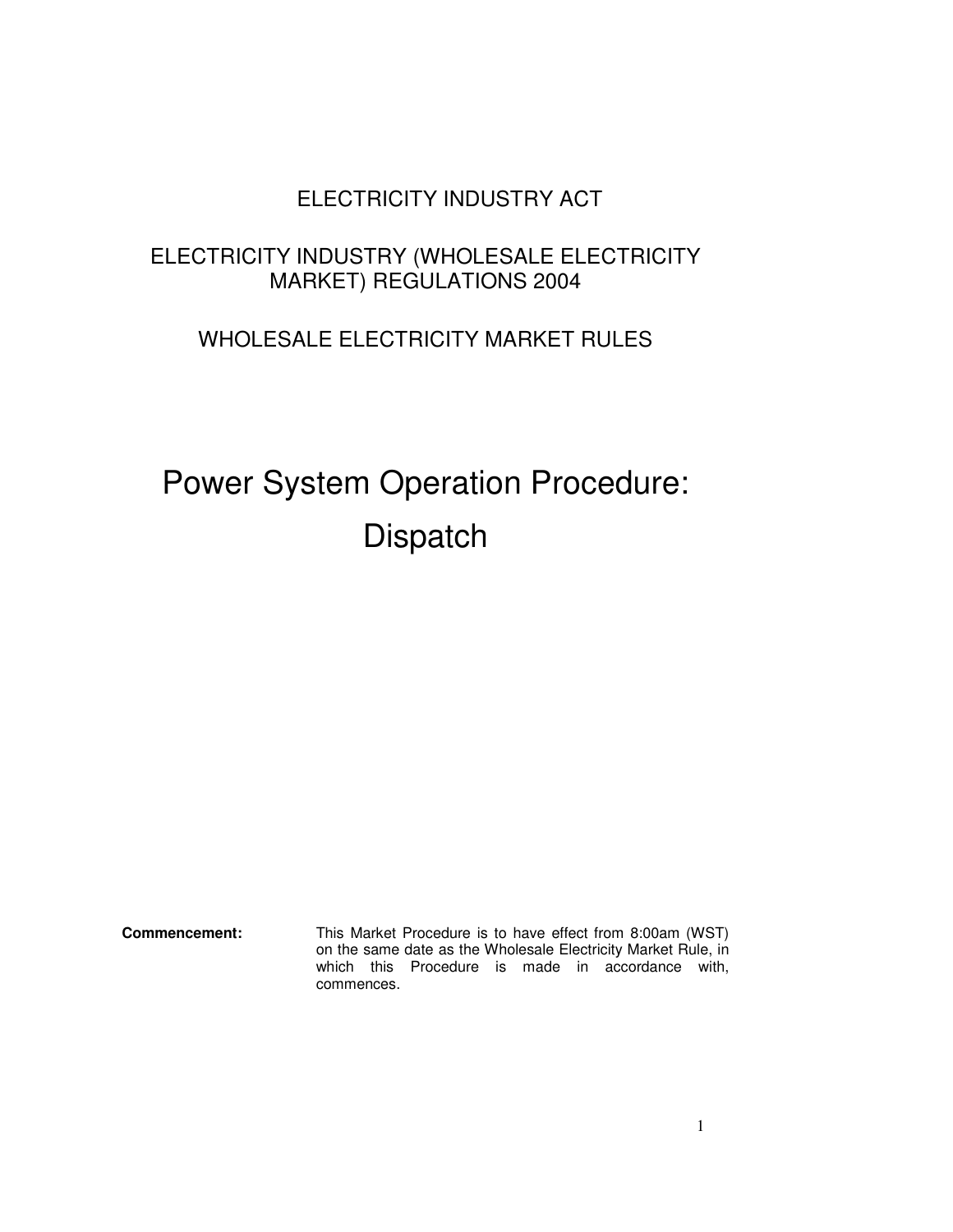# **TABLE OF CONTENTS**

|                                                                                                                     |                              | Deleted: 5                      |
|---------------------------------------------------------------------------------------------------------------------|------------------------------|---------------------------------|
| 1. THE DISPATCH PROCESS                                                                                             |                              |                                 |
| 2. RELATIONSHIP WITH MARKET RULES                                                                                   |                              | Deleted: 5                      |
| 3. SCOPE                                                                                                            |                              | Deleted: 5                      |
| ASSOCIATED PROCEDURES AND OPERATING STANDARDS<br>4                                                                  |                              | Deleted: 5                      |
| 5. MANAGEMENT OF DISPATCH INFORMATION                                                                               | 5.                           | Deleted: 6                      |
| 5.1<br><b>DISPATCH INSTRUCTIONS AND DISPATCH ORDERS</b>                                                             |                              |                                 |
|                                                                                                                     |                              | <b>Deleted: 6</b><br>Deleted: 6 |
| <b>6. STANDING DATA</b>                                                                                             |                              |                                 |
| <b>7. SWIS DISPATCH PLAN</b>                                                                                        | $\overline{5}$               | Deleted: 6                      |
| 8. PREPARATION OF SYSTEM MANAGEMENTS EGC DISPATCH PLAN                                                              |                              |                                 |
| (OBLIGATIONS SPECIFIC TO EGC FACILITIES)                                                                            | 5,                           | Deleted: 7                      |
| 8.1<br><b>EGC ANCILLARY SERVICE REQUIREMENTS</b>                                                                    |                              | Deleted: 7                      |
| 8.2<br>PRELIMINARY EGC DISPATCH PLAN                                                                                |                              | Deleted: 7                      |
| 8.3<br><b>DETAILED EGC DISPATCH PLAN</b>                                                                            | <u>o</u>                     | Deleted: 7                      |
| MODIFICATIONS TO EGC DISPATCH PLAN<br>8.4<br>8.5<br>CONFLICT WITH EGC DISPATCH PLAN                                 | 9,<br>7,                     | <b>Deleted: 8</b>               |
|                                                                                                                     |                              | <b>Deleted: 8</b>               |
| 9. PROVISION OF EGC SPECIFIC DISPATCH INFORMATION                                                                   |                              | Deleted: 8                      |
| 9.1<br>REQUIREMENT FOR EGC TO PROVIDE INFORMATION EACH MONTH                                                        | $\frac{7}{4}$                | <b>Deleted: 8</b>               |
| 9.2<br>CHANGES TO EGC SPECIFIC DISPATCH INFORMATION<br>9.3<br><b>SWIS SYSTEM LOAD FORECAST</b>                      | ┶<br>$Z_{\bullet}$           | <b>Deleted: 8</b>               |
|                                                                                                                     |                              | Deleted: 9                      |
| <b>10. EGC ADMINISTRATION AND REPORTING</b>                                                                         | 8.                           | Deleted: 9                      |
| 10.1<br><b>APPOINTMENT OF REPRESENTATIVE</b>                                                                        |                              | <b>Deleted: 9</b>               |
| 10.2<br>MEETINGS HELD BETWEEN SYSTEM MANAGEMENT AND EGC<br>10.3<br>FAILURE OF PARTIES TO MEET OBLIGATIONS           |                              | <b>Deleted: 9</b>               |
| 10.4<br><b>KEEPING OF RECORDS</b>                                                                                   |                              | <b>Deleted: 9</b>               |
| 10.5<br>FAILURE TO AGREE ON AN ISSUE WITHIN THE PROCEDURE                                                           |                              | <b>Deleted: 9</b>               |
| INFORMATION FOR PREPARATION OF THE SWIS DISPATCH PLAN<br>11.                                                        |                              | Deleted: 10                     |
| <b>INCLUDING SCHEDULING DAY DATA EXCHANGE PROCESS</b>                                                               | $\overline{a}$               | Deleted: 10                     |
| <b>LOAD FORECAST</b><br>11.1                                                                                        |                              | Deleted: 10                     |
| 11.2<br>METHODOLOGY FOR FORECASTING SWIS SYSTEM LOAD                                                                |                              | Deleted: 10                     |
| 11.3<br>FORECASTS OF NON-SCHEDULED GENERATION DATA EXCHANGE PROCESS<br>11.4<br>PROVISION OF LOAD FORECAST TIMEFRAME |                              | Deleted: 11                     |
| 11.5<br>FORECAST OF NON-SCHEDULED GENERATION INFORMATION                                                            | 10<br>10                     | Deleted: 11                     |
| ANCILLARY SERVICE AND DATA REQUIREMENTS<br>11.6                                                                     | 10                           | Deleted: 11                     |
| RESOURCE PLANS, DISPATCH MERIT ORDERS AND FUEL DECLARATIONS DATA EXCHANGE<br>11.7                                   |                              | Deleted: 11                     |
| <b>PROCESS</b>                                                                                                      | $\frac{11}{1}$               | Deleted: 12                     |
| DISPATCH MERIT ORDER AND FUEL DECLARATIONS INFORMATION<br>11.8<br>11.9<br><b>GENERATION DATA</b>                    | $\frac{11}{12}$              | Deleted: 13                     |
| 11.10 SPINNING RESERVE REQUIREMENTS                                                                                 | $\frac{12}{ }$               | Deleted: 13                     |
| 12.<br><b>PRE-DISPATCH PERIOD</b>                                                                                   | <u> 12,</u>                  | Deleted: 13                     |
|                                                                                                                     |                              | Deleted: 14                     |
| <b>UPDATE OF DISPATCH PLANS</b><br>12.1<br>12.2<br><b>CHANGE OF FUEL DECLARATION</b>                                | $\frac{12}{ }$<br><u>13,</u> | Deleted: 14                     |
| 12.3<br>DISPATCH CRITERIA TO BE MET IN THE DISPATCH PROCESS                                                         | $\frac{13}{2}$               | Deleted: 14                     |
|                                                                                                                     |                              | Deleted: 14                     |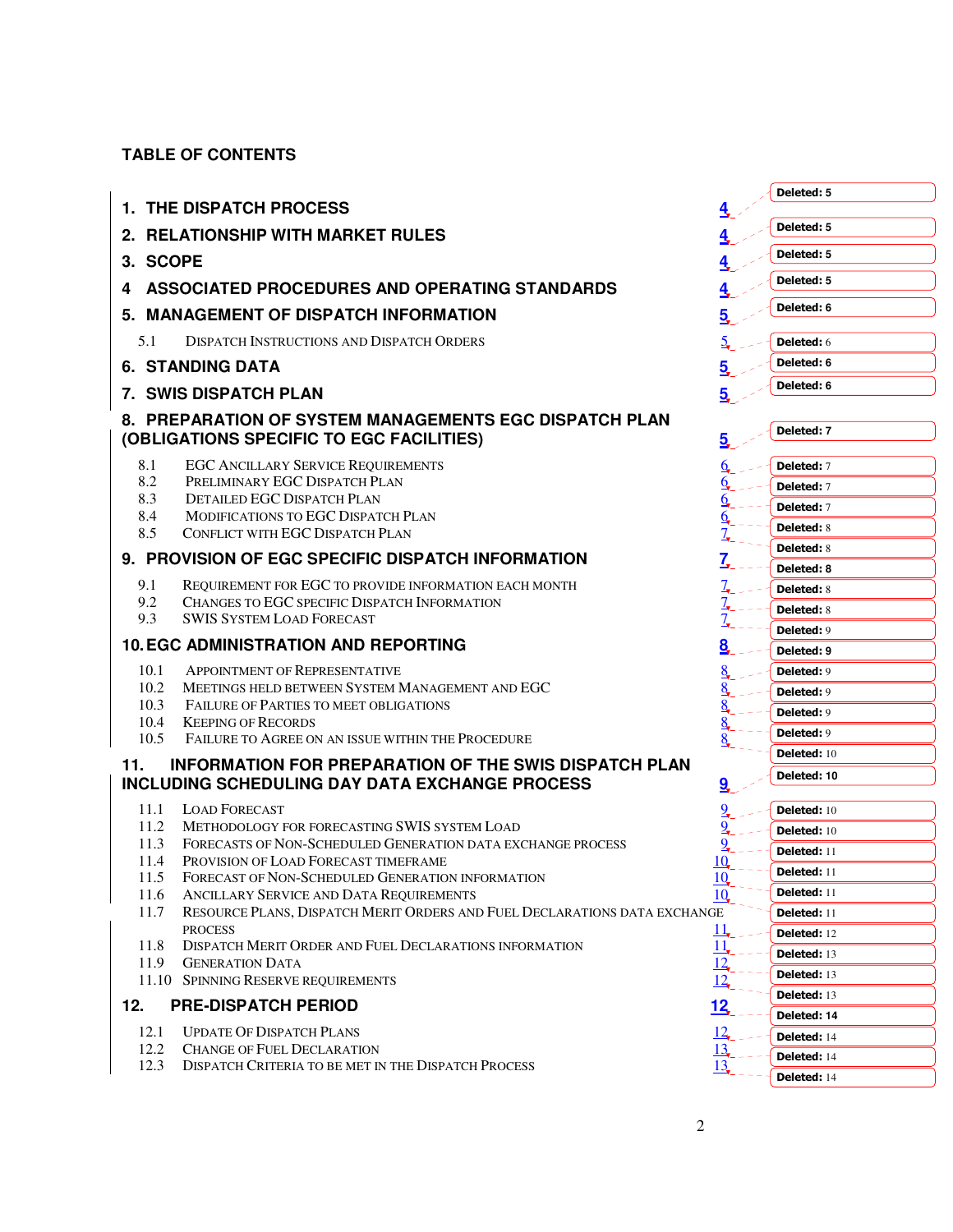| 12.4<br>VARIATION FROM SWIS DISPATCH MERIT ORDER AND DISPATCH PLAN DUE TO DISPATCH                                       |                      |                    |
|--------------------------------------------------------------------------------------------------------------------------|----------------------|--------------------|
| <b>CRITERIA AND OTHER FACTORS</b>                                                                                        | 13                   | Deleted: 14        |
| IMPLEMENTATION OF RESOURCE PLANS IN ACCORDANCE WITH DISPATCH CRITERIA<br>12.5                                            | 13                   | Deleted: 15        |
| 13.<br><b>REAL TIME DISPATCH PROCESS</b>                                                                                 | 14                   | Deleted: 15        |
| 13.1<br>PROVISION OF DAILY DISPATCH PROFILE                                                                              |                      | Deleted: 15        |
| 13.2<br><b>DISPATCH INSTRUCTIONS</b>                                                                                     | $\frac{14}{1}$       | <b>Deleted: 15</b> |
| 13.3<br><b>DISPATCH ORDER</b>                                                                                            | $\frac{14}{1}$       | Deleted: 16        |
| 13.4<br>TIMING ASSOCIATED WITH DISPATCH INSTRUCTIONS AND DISPATCH ORDERS                                                 | $\overline{15}$      | Deleted: 16        |
| 13.5<br>CONSTRAINED OPERATION OF A NON-EGC GENERATOR DUE TO RAMPING                                                      | 15                   | Deleted: 16        |
| 13.6<br>DISPATCH INSTRUCTIONS ASSOCIATED WITH STANDING DATA RAMP RATES<br>13.7<br><b>VARIATION OF RESOURCE PLANS</b>     | 15<br>15             |                    |
| 13.8<br>EMERGENCY OPERATING STATE DISPATCH REQUIREMENTS                                                                  | 15                   | Deleted: 16        |
| 13.9 CHANGE OF FUEL DECLARATION                                                                                          | $\frac{16}{1}$       | Deleted: 16        |
| 13.10 OPERATIONAL CONTROL OF GENERATION FACILITIES BY SYSTEM MANAGEMENT                                                  | 16                   | Deleted: 17        |
| 13.11 TIMING OF DISPATCH INSTRUCTIONS                                                                                    | $\frac{16}{1}$       | Deleted: 17        |
| 13.12 CANCELLATION OR CHANGE OF DISPATCH INSTRUCTION ISSUED TO A GENERATING                                              |                      | Deleted: 17        |
| <b>FACILITY</b>                                                                                                          | 16                   | Deleted: 18        |
| 13.13 COMMUNICATION AND LOGGING OF DISPATCH INSTRUCTIONS                                                                 | 17 <sub>•</sub>      | Deleted: 18        |
| 13.14 DISPATCH INSTRUCTION TO COMMIT OR DECOMMIT A NON-EGC GENERATING UNIT                                               | $\overline{17}$      | Deleted: 18        |
| 13.14.1 System Management's obligations when issuing Dispatch Instructions to synchronise a                              |                      |                    |
| Non-EGC Generating Unit                                                                                                  | 17 <sub>•</sub>      | <b>Deleted: 18</b> |
| 13.14.2 System Management's obligations when issuing Dispatch Instructions to desynchronize<br>a Non-EGC Generating Unit |                      | Deleted: 19        |
| 13.15 DISPATCH INSTRUCTIONS TO CURTAILABLE LOADS                                                                         | 18<br>$\frac{19}{4}$ | Deleted: 19        |
| 13.16 REACTIVE POWER OUTPUT                                                                                              | 19                   | Deleted: 20        |
|                                                                                                                          |                      | Deleted: 21        |
| <b>CONSTRAINED OPERATION OF A NON-SCHEDULED GENERATOR</b><br>14.                                                         | 20                   | Deleted: 21        |
| <b>COMPLIANCE WITH DISPATCH REQUIREMENTS</b><br>15.                                                                      | 20                   | Deleted: 21        |
| 16.<br><b>DISPATCH ADVISORIES</b>                                                                                        | 20.                  | Deleted: 22        |
| 17.<br><b>DISPATCH SETTLEMENT DATA</b>                                                                                   | 20                   | Deleted: 22        |
| 17.1 QUANTIFICATION OF CONSTRAINED OFF QUANTITIES.                                                                       | 21                   | Deleted: 22        |
| Provision of Data from Intermittent Generators<br>17.1.1                                                                 | 21                   |                    |
| 17.1.2<br>Choice of Algorithm for Assessing Constrained MWh Quantities                                                   | 22                   | Deleted: 23        |
| Assessment of constrained-off Quantities of Intermittent Generation<br>17.1.3                                            | $\frac{22}{3}$       | <b>Deleted: 23</b> |
| CONSTRAINING OPERATION OF MULTIPLE INTERMITTENT GENERATORS.<br>17.2                                                      | 23                   | Deleted: 24        |
| NETWORK CONTROL SERVICES AND NETWORK CONTROL SERVICE<br>18.                                                              |                      | Deleted: 24        |
| <b>CONTRACTS</b>                                                                                                         |                      | Deleted: 25        |
|                                                                                                                          |                      |                    |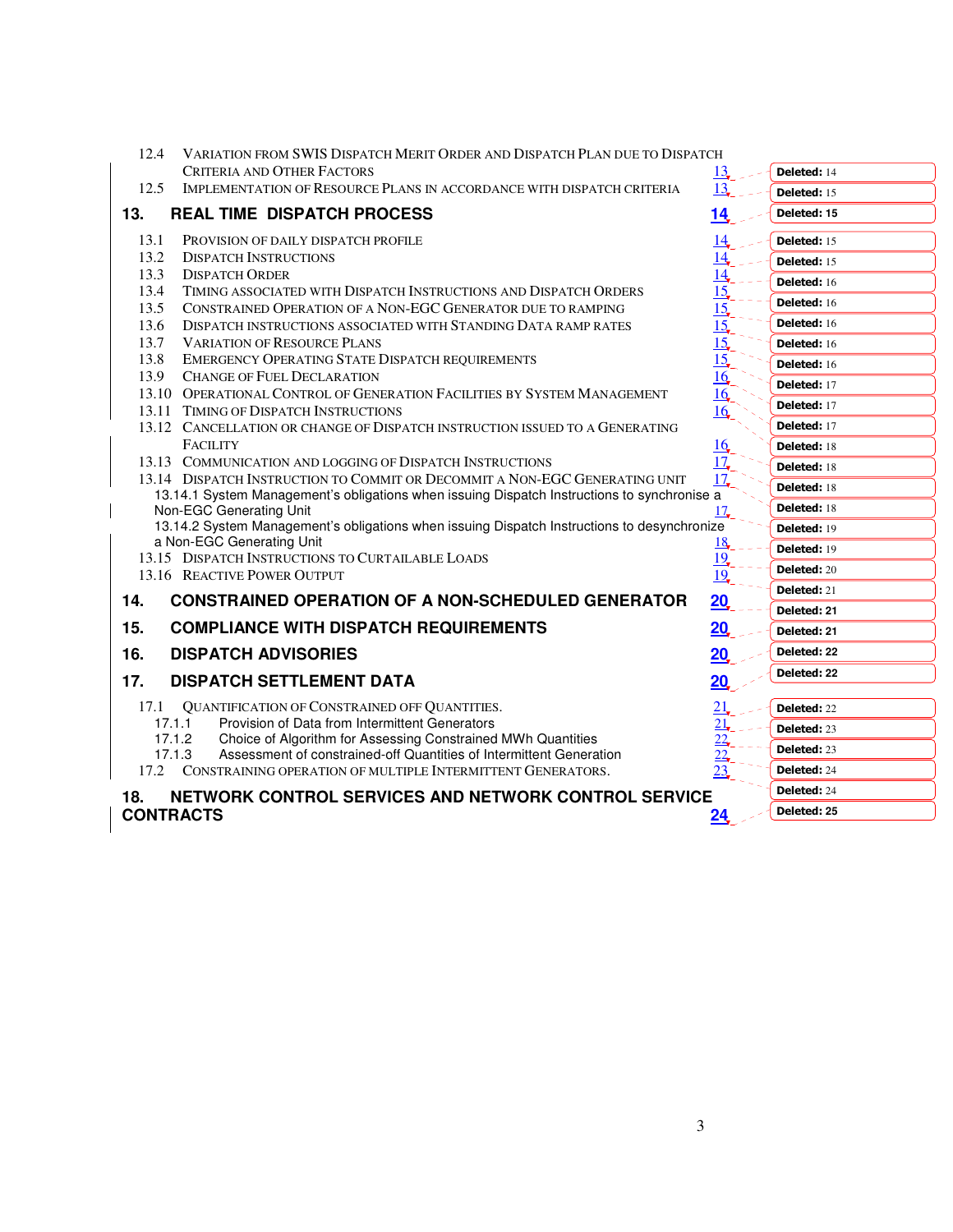# **1. THE DISPATCH PROCESS**

The Power System Operation Procedure: Dispatch (Procedure) details procedures that System Management and Rule Participants must follow when dispatching generating plant connected to the South West interconnected system (**SWIS**).

# **2. RELATIONSHIP WITH MARKET RULES**

- 1. This Procedure has been developed in accordance with, and should be read in conjunction with predominantly chapter 7 of the Wholesale Electricity Market (WEM) Rules (Market Rules).
- 2. References to particular Market Rules within the Procedure in bold and square brackets **[MR XX]** are current as at 1 June 2009. These references are included for convenience only, and are not part of this Procedure.
- 3. In performing its functions under the Market Rules, System Management may be required to disclose certain information to Market Participants and Network Operators. In selecting the information that may be disclosed, System Management will utilise reasonable endeavours and act in good faith to disclose only the information reasonably required by the application of the Market Rules.

# **3. SCOPE**

- 1. This Procedure details the processes that take place each Scheduling Day and Trading Day to determine how generation, transmission and Demand Side Management Facilities will be dispatched.
- 2. This Procedure covers both "non-Electricity Generation Corporation" (Non-EGC) facilities and "Electricity Generation Corporation" (EGC) facilities. EGC facilities are subject to additional requirements and procedures that relate to meeting its obligations for the provision of balancing services, security and the supply of ancillary services, and is addressed within this Procedure in section 8 "Preparation of System Management's EGC Dispatch Plan (Obligations specific to EGC facilities)."

# **4 ASSOCIATED PROCEDURES AND OPERATING STANDARDS**

The following Power System Operation Procedures are associated with this Procedure.

- a. SWIS Technical Rules and Operating Standards (this forms part of the Technical Rules and does not constitute a part of the suite of PSOPs)
- b. Power System Operation Procedure Power System Security
- c. Power System Operation Procedure Communications and Control
- d. Power System Operation Procedure Monitoring and Reporting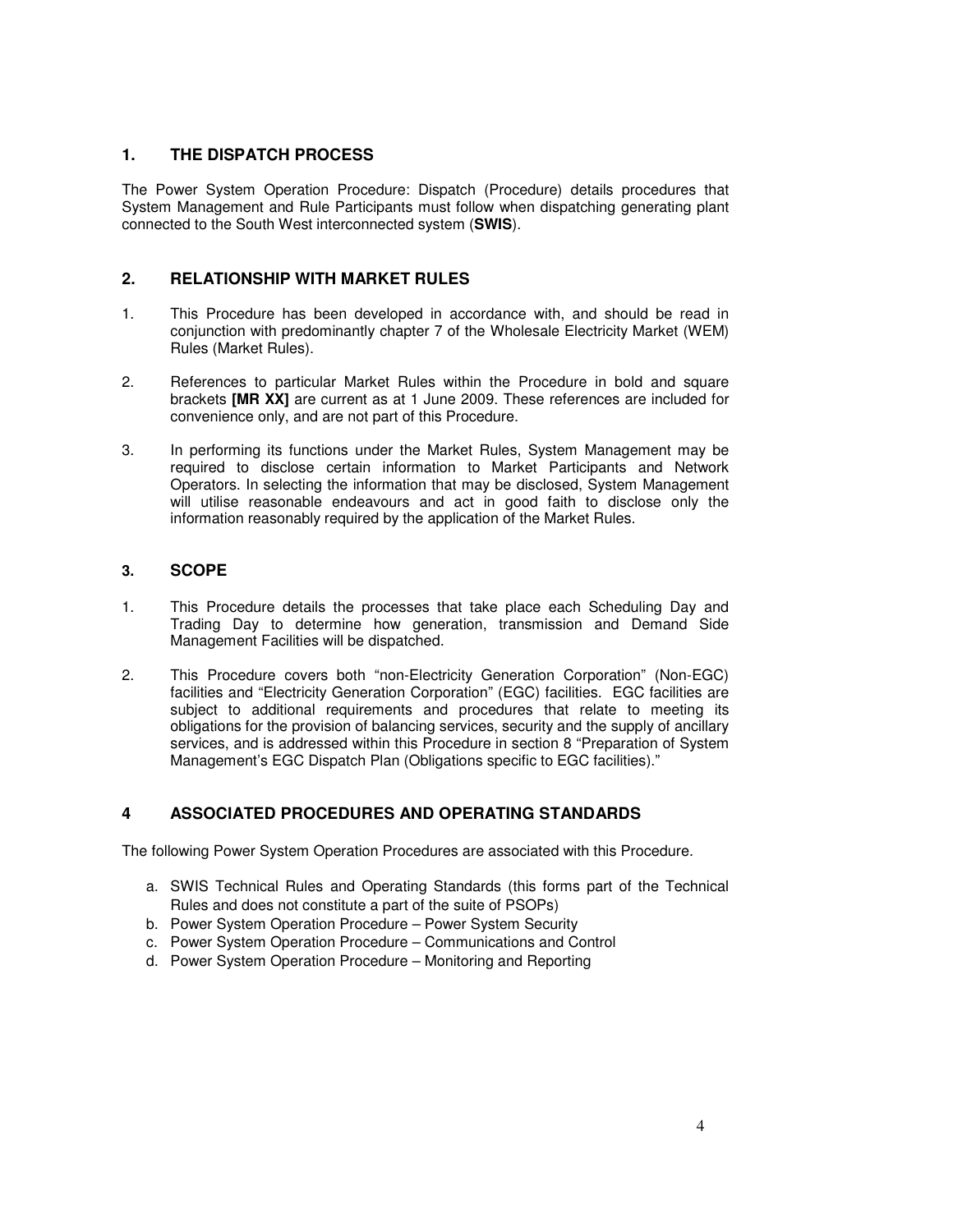# **5. MANAGEMENT OF DISPATCH INFORMATION**

- 1. System Management must store, and maintain from time to time, all necessary data needed to carry out the following processes:
	- a. preparing the information submitted to the IMO on the Scheduling Day;
	- b. preparing the Dispatch Plan;
	- c. issuing Dispatch Instructions and Dispatch Orders; and
	- d. preparing the ex-post Settlement and Monitoring data.
- 2. The IMO must provide all new and updated data in the Standing Data relating to a Trading Day to System Management as soon as practical for updating of System Management's Market Information Technology System (SMMITS) in accordance with the Market Rules.

#### **5.1 Dispatch Instructions and Dispatch Orders**

- 1. A Dispatch Instruction is an instruction given by System Management to a Market Participant other than the Electricity Generation Corporation as defined in clause 7.7.1 of the Market Rules.
- 2. A Dispatch Order is an instruction issued by System Management to the Electricity Generation Corporation as defined in clause 7.6A.3(a) of the Market Rules.

#### **6. STANDING DATA**

- Market Participants must use reasonable endeavours to not ramp their facility above 6MW per minute during normal operations, unless directed by System Management.
- 2. When facilities move in response to situations provided in section 13.6 of this procedure, the ramp rate restriction will not be applied.

#### **7. SWIS DISPATCH PLAN**

- 1. The SWIS Dispatch Plan is a construct developed by System Management which is comprised of the Dispatch Merit Order and Non-EGC resource plans provided by the IMO, and the EGC Plant schedule provided by EGC for that Scheduling Day.
- 2. More specifically, the SWIS Dispatch Plan shows all individual Non-EGC positions as well as individual EGC Facility positions. On the other hand, the EGC Dispatch Plan shows Non-EGC positions aggregated to one value and may not be trading interval based.

#### **8. PREPARATION OF SYSTEM MANAGEMENTS EGC DISPATCH PLAN (OBLIGATIONS SPECIFIC TO EGC FACILITIES)**

1. System Management's and EGC's obligations for scheduling and dispatching EGC facilities are set out in the Market Rules **[MR 7.6A.1]** 

Deleted: 1. . In proposing a ramp rate pursuant to item (b)(v) of Appendix 1 to the Market Rules, a Market Participant must not propose a rate in excess of 6 MW per minute.¶ ¶

Deleted: ust

Formatted: Indent: Left: 0 cm, Hanging: 1.27 cm

Formatted: Bullets and Numbering

Deleted: the ramp rate prescribed in subsection (1) above

Deleted: 3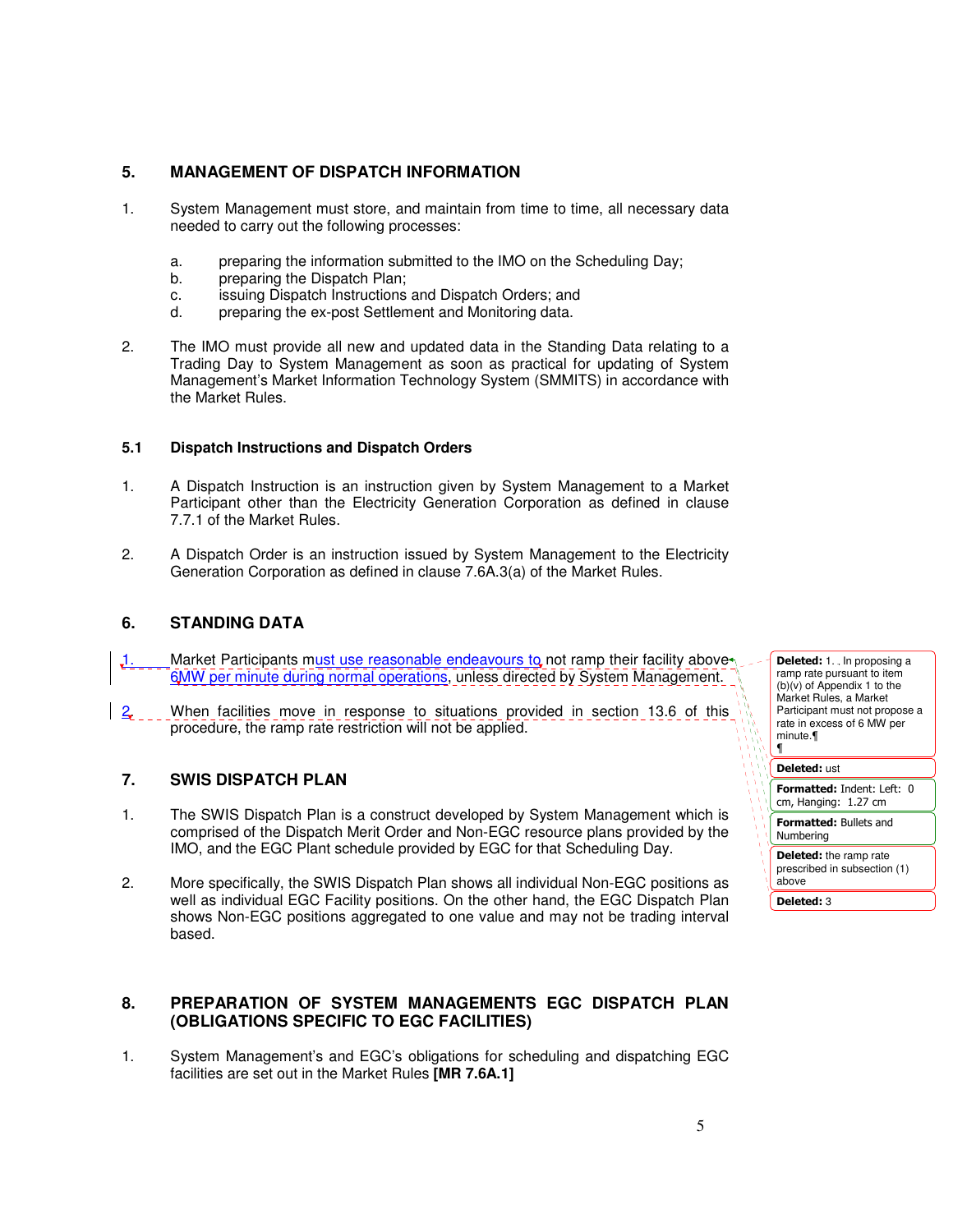2. The consultation referred to in the Market Rules **[MR 7.6A.2(d)]** may be by telephone, however both parties may formalise any exchange of additional data through written confirmation.

#### **8.1 EGC Ancillary Service Requirements**

- 1. System Management must include in the EGC Dispatch Plan a forecast of the quantity of ancillary services likely to be needed, and the generating facilities that may be used for the supply of each of the following services:
	- a. Load Following Reserve;
	- b. Spinning Reserve; and
	- c. Load Rejection Reserve.
- 2. System Management may derive the estimates of Ancillary Service quantities from one or more of the following sources:
	- a. the most recent Short Term PASA study prepared by System Management;
	- b. the ancillary service data provided by EGC; and
	- c. power system analysis undertaken for the Trading Day.

#### **8.2 Preliminary EGC Dispatch Plan**

- 1. The requirements for System Management to provide a preliminary EGC Dispatch Plan via SMMITS or any exchange medium agreed between EGC and System Management are specified in the Market Rules **[MR 7.6A.2(c)].**
- 2. The Preliminary EGC Dispatch Plan is based on the IMO advising System Management of the net contract position of each Market Participant after STEM clearance prior to the receipt of Resource Plans.

#### **8.3 Detailed EGC Dispatch Plan**

- 1. The requirements for System Management to confirm the EGC Dispatch Plan or notify EGC of changes to the Preliminary Dispatch Plan are specified in the Market Rules **[MR 7.6A.2(e)]**. The Preliminary Dispatch Plan must be modified to take account of Resource Plans and to overcome recent network constraints, if any, to produce the Final EGC Dispatch Plan.
- 2. Should EGC not receive the detailed EGC Dispatch plan by 2.40 PM, EGC must notify System Management, and the latter should resend the data via SMMITS or any exchange medium agreed between EGC and System Management.
- 3. There may be delays in transferring Market Participant files to System Management. Where such a delay occurs and System Management is therefore unable to provide the Dispatch Plan to EGC by 2.30 PM of the Scheduling Day, then System Management must confirm with EGC the Dispatch Plan as soon as practicable, and in any event by no later than 5.00 PM of the Scheduling Day.

#### **8.4 Modifications to EGC Dispatch Plan**

- 1. The requirements for System Management to notify EGC of significant changes to the EGC Dispatch Plan are specified in the Market Rules **[MR 7.6A.2(e)** and **MR 7.6A.2(f)].**
- 2. The changes in subsection (1) will be deemed to be significant when they indicate:
	- a. previously unscheduled generating plant is expected to be dispatched; or
	- b. expended fuel quantities are forecast to be outside the limits set by EGC; or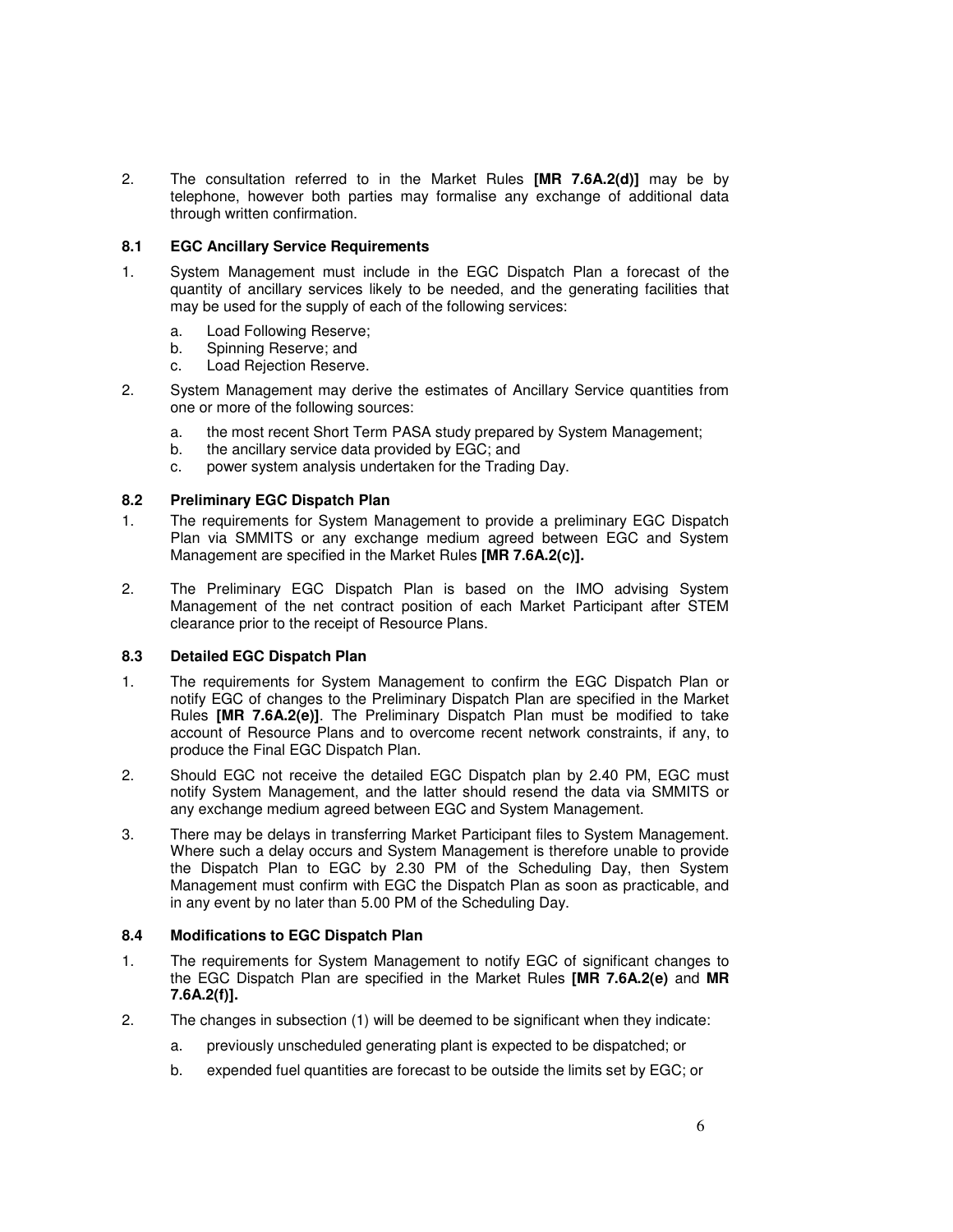- c. Other circumstances determined by System Management to significantly alter the commitment and/or dispatch of EGC facilities.
- 3. Where System Management revises a SWIS Dispatch Plan in accordance with this Procedure, the component of the SWIS Dispatch Plan that relates to EGC plant will be provided to EGC.
- 4. System Management must transmit the revised EGC Dispatch Plan to EGC as soon as practical via SMMITS or any medium agreed between System Management and EGC.

#### **8.5 Conflict with EGC Dispatch Plan**

The requirements for the EGC to notify System Management when it is unable to comply with its Dispatch Plan are specified in the Market Rules **[MR 7.6A 2(g)].**

#### **9. PROVISION OF EGC SPECIFIC DISPATCH INFORMATION**

#### **9.1 Requirement for EGC to provide information each month**

- 1. EGC must prepare and provide to System Management the relevant information relating to scheduling its Facilities as specified in the Market Rules **[MR 7.6A.2]**.
- 2. The information must be provided through SMMITS or via any communication medium mutually agreed by System Management and EGC.
- 3. Where the information has not been received by System Management by 12.15 PM of the required day, System Management should contact EGC and the information should either be resent, or communicated through SMMITS or via any data transfer medium agreed between EGC and System Management.
- 4. Where System Management is not in receipt of the information by the end of the first day of the new calendar month, System Management will use the information received for the previous month.

#### **9.2 Changes to EGC specific Dispatch Information**

- 1. EGC may revise the information specified in the Market Rules **[MR 7.6A.2]** at any time during the month over which the information applies.
- 2. When EGC revises the data in accordance with subsection (1), EGC should notify System Management by telephone of the change and confirm the change by communicating the updated information through SMMITS or via any communication medium mutually agreed by System Management and EGC..
- 3. EGC should specify in the notification in subsection (2) above, the time from which the new data will apply, except that the notification should allow System Management a minimum of one trading interval to update the SWIS Dispatch Plan and reschedule the EGC generators according to the revised information.

#### **9.3 SWIS System Load Forecast**

1. The requirements for System Management to provide to EGC a forecast of the expected SWIS Load for the Trading Day are specified in the Market Rules **[MR 7.6A.2(b)]**.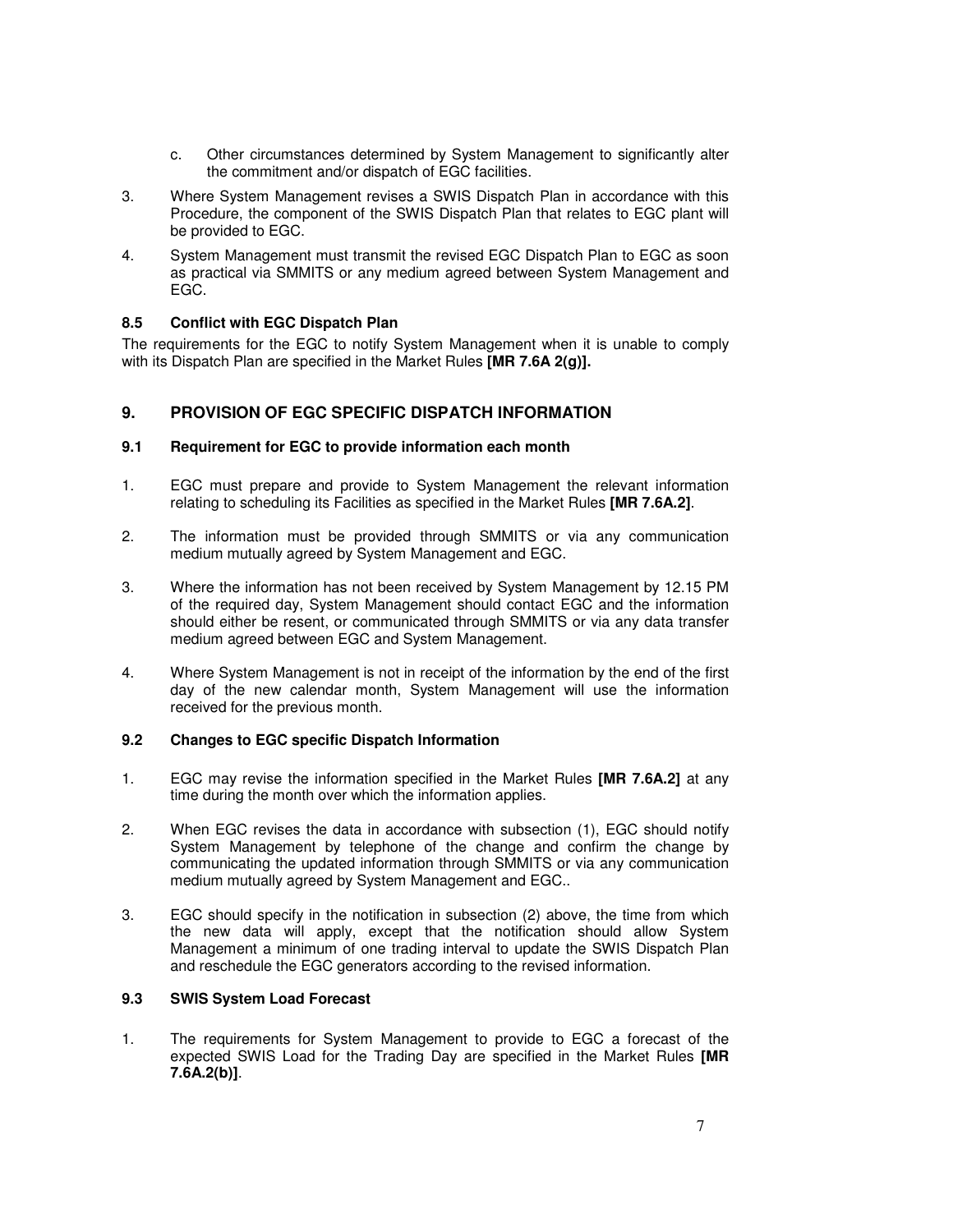- 2. The information relating to subsection (1) will be provided through SMMITS or via any electronic medium agreed between System Management and EGC.
- 3. If EGC has not received the System Load Forecast by 8.40 AM of the Scheduling Day associated with the Trading Day, EGC should notify System Management and the latter should resend the data through SMMITS or via any communication medium agreed between EGC and System Management.
- 4. If EGC has not received the supply forecasts by 12.40 PM of the Scheduling Day associated with the Trading Day, EGC should notify System Management and the latter should resend the data through SMMITS or via any medium agreed between EGC and System Management.

# **10. EGC ADMINISTRATION AND REPORTING**

#### **10.1 Appointment of Representative**

EGC and System Management should:

- a. each appoint a representative who will act as the formal point of contact with regard to the operation of this procedure.
- b. provide each other and the IMO with the name, title and contact details of its representative.
- c. maintain the appointed representative's currency.

#### **10.2 Meetings held between System Management and EGC**

The requirement to conduct monthly meetings between System Management and EGC and System Management's obligation to document minutes of such meetings is stipulated in the Market Rules **[MR 7.6A.5(a)]**.

#### **10.3 Failure of Parties to meet obligations**

- 1. The requirements for System Management to report to the IMO any instance where it believes that EGC has failed to meet its obligations under this procedure are specified in the Market Rules **[MR 7.6A.5(c)], [MR 7.6A.5(d)], [MR 7.6A.5(e)].**
- 2. The reports referred to in subsection (1) must be submitted to the IMO within 2 business days of the occurrence of the event, or within 2 business days of either party becoming aware of the event.

#### **10.4 Keeping of Records**

The requirements for EGC and System Management to retain records created by the operation of this procedure are specified in Market Rules **[MR 7.6A.6].**

#### **10.5 Failure to Agree on an issue within the Procedure**

- 1. The requirements for System Management and EGC to address and reach agreement on any issues arising from the application of this procedure are specified in the Market Rules **[MR 7.6A.5(b)].**
- 2. Where agreement cannot be reached and arbitration is required, the party seeking arbitration must, within 7 days of the event or within 7 days of the party becoming aware of the event, provide the IMO with a report setting out: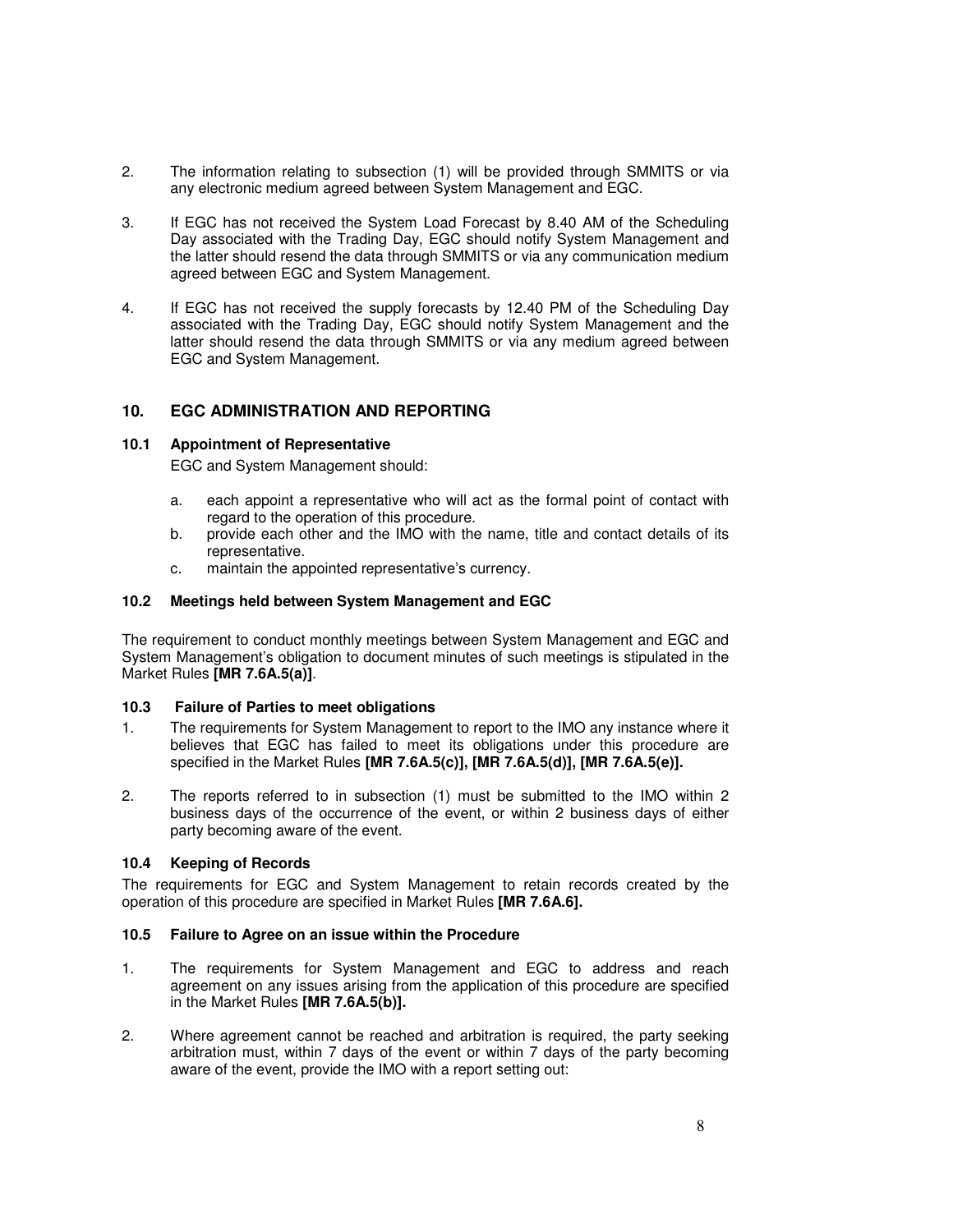- a. a description of the issue in dispute;
- b. the background to the dispute and a description of the endeavours of the parties to resolve the issue; and
- c. the position of both parties on the issue, including what is required to resolve the dispute.
- 3. The party submitting the report must provide a copy of the report to the other party at the same time the report is submitted to the IMO.
- 4. The other party must submit its own report on the issue to the IMO within 2 business days of the receipt of the report noted in subsection (5).
- 5. In reviewing the issue, the IMO must have regard to the following:
	- a. the content of this procedure;
	- b. the Market Rules and procedures; and
	- c. the appropriateness of any section of this procedure relevant to the issue, and its alignment with market objectives, Market Rules and other procedures.
- 6. The IMO may seek further information from either party, and this information should be provided within 2 Business Days of receipt of the request.
- 7. The IMO must provide its draft recommendation to EGC and System Management within two weeks of the receipt of the report in subsection (4). Both parties have 2 Business Days to provide the IMO with comments on the draft recommendation.
- 8. The IMO must, within 10 Business Days of receiving comments, issue a binding decision.

# **11. INFORMATION FOR PREPARATION OF THE SWIS DISPATCH PLAN INCLUDING SCHEDULING DAY DATA EXCHANGE PROCESS**

#### **11.1 Load Forecast**

System Management must prepare and update a Load Forecast, in accordance with the Market Rules **[MR 7.2.1, MR 7.2.2** and **MR 7.2.3]**.

#### **11.2 Methodology for forecasting SWIS system Load**

- 1. The SWIS system Load forecast will be prepared.
- 2. The SWIS system Load is the combined energy (or power) exported from all generating facilities connected to each Network Operator's networks, as measured at the generating facility's connection points.

#### **11.3 Forecasts of Non-Scheduled Generation data exchange process**

- 1. Where so required by System Management, if applicable, each Market Generator must provide, for each of its Intermittent Generators with a maximum output capacity exceeding 10 MW the data specified in the Market Rules **[MR 7.2.5].**
- 2. The Non-Scheduled Generator forecast information should be submitted to System Management via SMMITS or an alternative medium agreed between System Management and the Market Participant.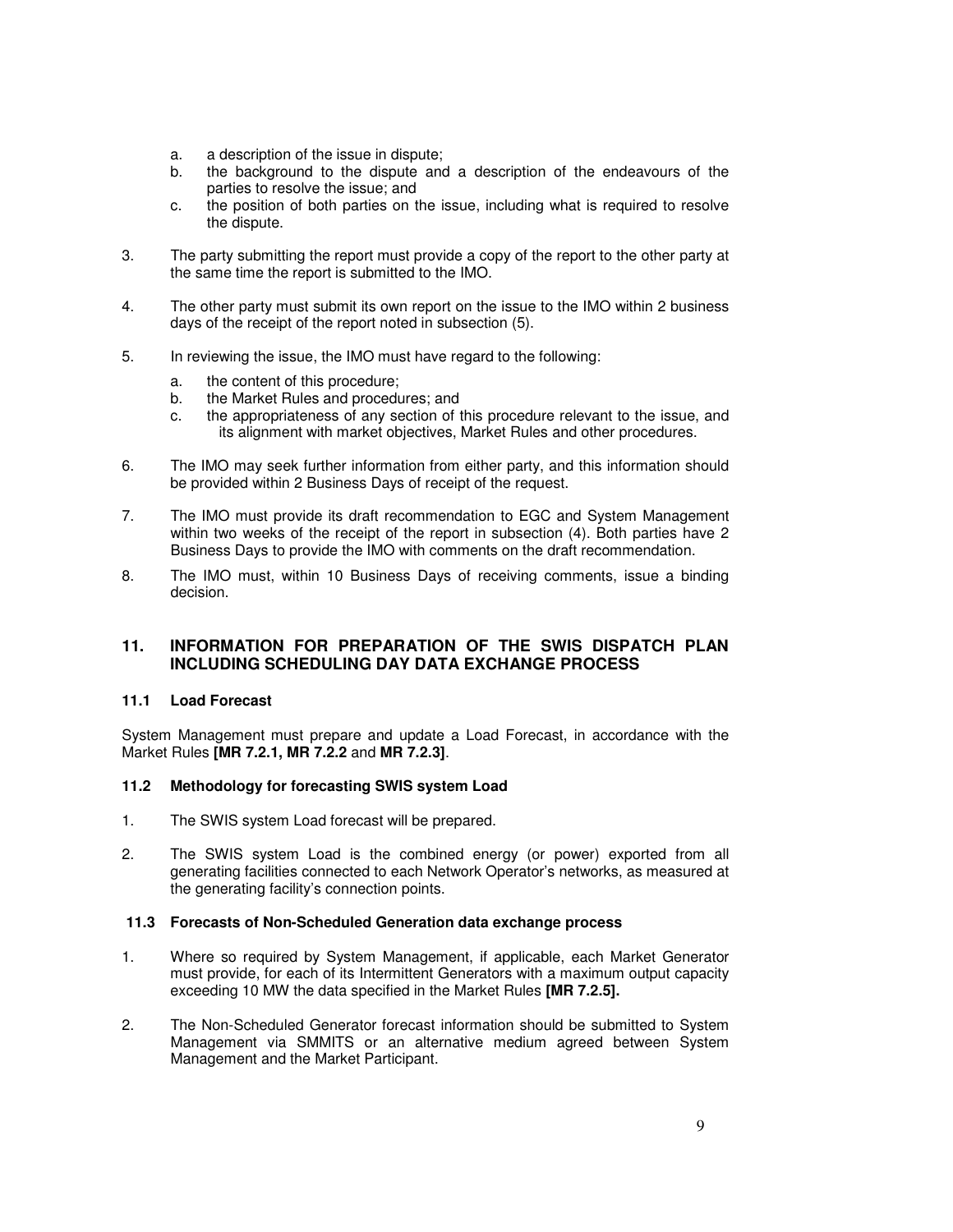#### **11.4 Provision of Load Forecast timeframe**

- 1. System Management must provide the information specified in sections 11.1 and 11.3 to the IMO within the timeframe stipulated in the Market Rules **[MR 7.2.3B(a)]**  and confirmation of receipt made by the IMO within the relevant timeframe **[MR 7.2.3D]**.
- 2. If System Management fails to provide this information within the stipulated timeframe, the IMO must contact System Management and System Management must provide it by alternative means by the timeframe stipulated in the Market Rules **[MR 7.2.3C].**

#### **11.5 Forecast of Non-Scheduled Generation information**

- 1. System Management must prepare a forecast of the expected output of particular Non-Scheduled Generators net of total forecasted Non-Scheduled Generation, as specified in the Market Rules **[MR 7.2.1** and **MR 7.2.2(a)]**
- 2. Where System Management considers that the forecast of sent-out energy for an Intermittent Generator is not reflective of the level of output actually occurring or likely to occur, System Management must use its reasonable endeavours to estimate expected intermittent generation output and may substitute this data for part or all of the data provided for that Intermittent Generator.
- 3. System Management may utilise other forecast data where required, if Non-Scheduled Generator forecast data is received late or if sections of data are missing. This may be output data derived from recordings of injections levels from past Trading Intervals, or a separate forecast derived for that purpose.
- 4. Where conditions permit a more extended forecast, Market Generators should utilise reasonable endeavours to provide System Management with the required information covering two Trading Days of forecast information.
- 5. The information referred to in section 11.3.1 will be used by System Management to assist in reviewing Ancillary Service requirements and corresponding dispatch plans during the Trading Day in accordance with the Market Rules **[MR 7.2.6].**

#### **11.6 Ancillary Service and Data Requirements**

- 1. System Management must take account of the following data when preparing the SWIS Dispatch Plan:
	- a. the Ancillary Service Standards defined in clause 3.10 of the Market Rules and the Ancillary Services Operating procedures;
	- b. Standing Data relating to each Ancillary Service;
	- c. Ancillary Service quantity schedules and guidelines issued by EGC; and
	- d. Ancillary Service data provided as a consequence of Ancillary Service contracts.
- 2. System Management must determine the estimated Ancillary Service requirements for each Market Participant that is a provider of Ancillary Services in accordance with the Market Rules **[MR 7.2.3A]**.
- 3. System Management must submit the Ancillary Service forecast data calculated pursuant to the Market Rules **[MR 7.2.3A]** to the IMO by the relevant time **[MR**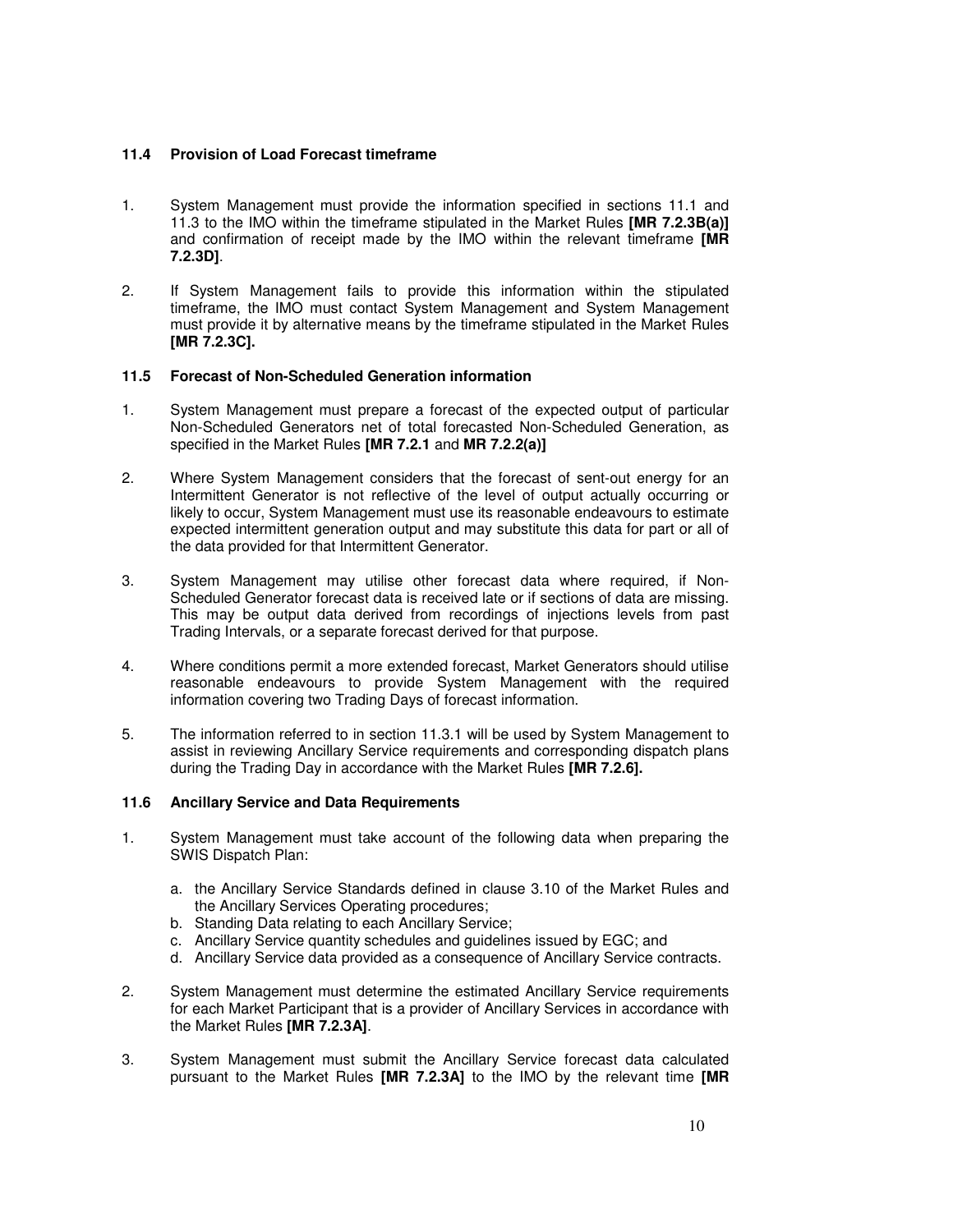**7.2.3B(b)]** and confirmation of receipt must be made by the IMO within the relevant timeframe **[MR 7.2.3D]**.

- 4. System Management must provide the information specified in section 11.6.2 to the IMO within the timeframe stipulated in the Market Rules **[MR 7.2.3B(b)]**. If the IMO fails to receive this information within the initial stipulated timeframe, the IMO must contact System Management and System Management must provide it by alternative means by the delayed timeframe stipulated in the Market Rules **[MR 7.2.3C].** Confirmation of receipt of such information must be made by the IMO within the relevant timeframe **[MR 7.2.3D]**
- 5. In the absence of a Resource Plan or Dispatch Merit Order data for the forthcoming Trading Day, System Management may base its estimate of Ancillary Service requirements on:
	- a. the estimates of Ancillary Service quantities derived for Short Term PASA for the applicable Trading Day;
	- b. Ancillary Service quantities dispatched on a previous Trading Day with similar demand and generation patterns to the forecast day; or
	- c. analysis conducted on Ancillary Service requirements for the applicable Trading Day.

#### **11.7 Resource Plans, Dispatch Merit Orders and Fuel Declarations data exchange process**

- 1. The IMO must provide System Management with Resource Plans it has accepted from Market Participants, Dispatch Merit Orders and Fuel Declarations for a Trading Day in accordance with the Market Rules **[MR 7.4** and **MR 7.5]**.
- 2. If the IMO does not receive confirmation of receipt of the above items for a Trading Day from System Management within the required time interval, the IMO must contact System Management by telephone in accordance with the Market Rules **[MR 7.4.3** and **MR 7.5.3]**.
- 3. If System Management has not received the above items, or there is a problem with the data received, then the IMO must make alternative arrangements to communicate the information according to the Market Rules **[MR 7.4.3** and **MR 7.5.3]**.
- 4. Within the time constraints stated under the Market Rules, System Management may request a Market Participant to confirm that it can conform to its Resource Plan for the relevant trading intervals under the Market Rules **[MR 7.4.4]**.

#### **11.8 Dispatch Merit Order and Fuel Declarations information**

- 1. The IMO must provide the Dispatch Merit Order data separated into:
	- a. a list in which the Non-EGC energy supply sources, including Liquid and Nonliquid generation facilities and Curtailable Loads, are ranked in price order for increasing energy supply; and
	- b. a list in which the Non-EGC energy supply sources, including Liquid and Nonliquid generation facilities and Non-Scheduled Generators, are ranked in price order for decreasing energy supply.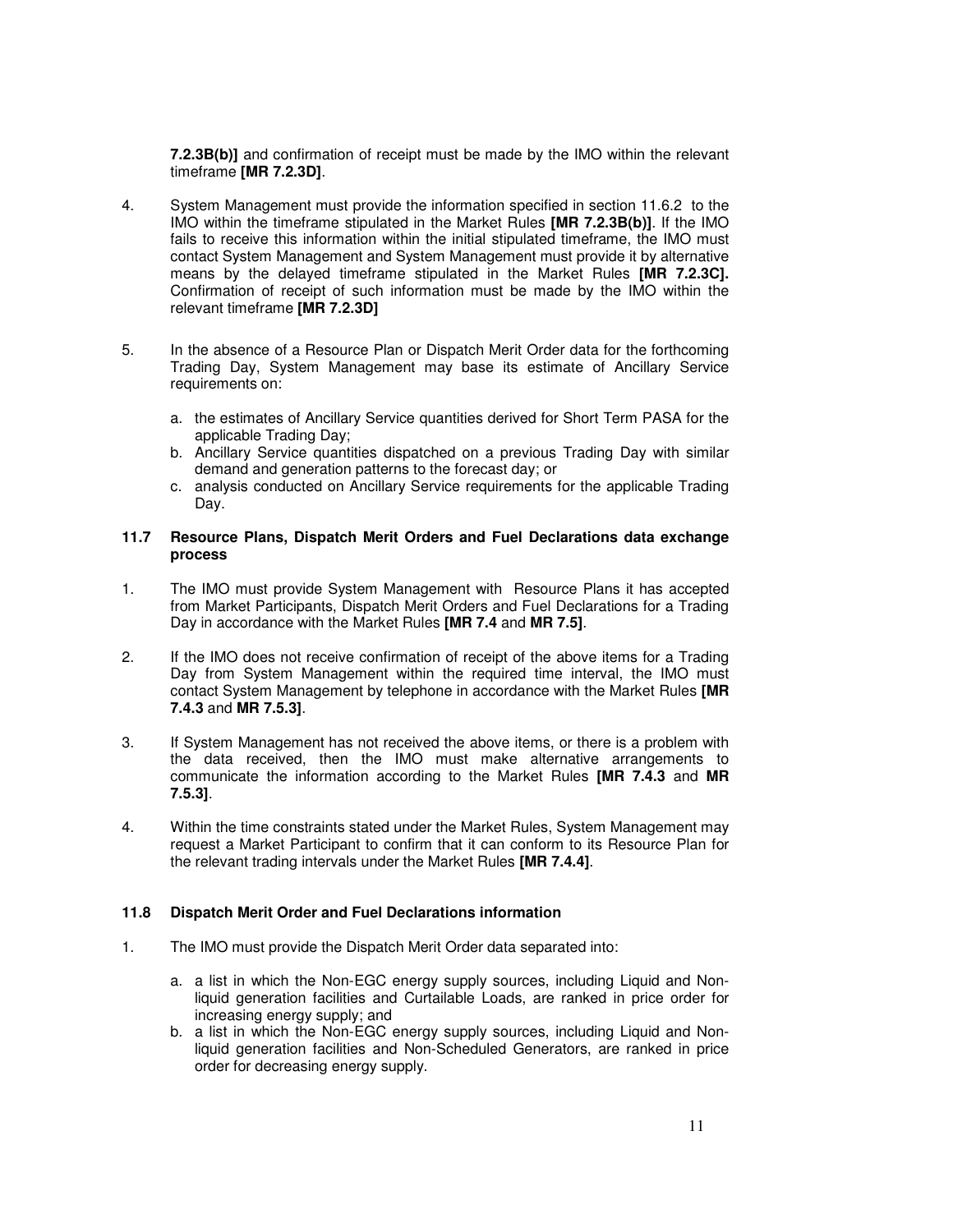2. The IMO must flag on each of the lists above, the position on the list that corresponds to the fuel declared at that point in time for each Generating Facility that has lodged a Fuel Declaration. The lists should also flag for each Generating Facility that has lodged a Fuel Declaration, the position on the list that corresponds to the "alternative" fuel.

#### **11.9 Generation Data**

For preparation of the SWIS Dispatch Plan, System Management must take account of the following data for each Scheduled and Non-Scheduled Generator:

- a. all Scheduled and Non-Scheduled Generator Standing Data forwarded to System Management by the IMO;
- b. all Generator outage data held in the current Outage Schedule;
- c. any recent outage information of which System Management is aware; and
- d. any data received from Market Generators as a consequence of Short Term PASA studies relating to the Trading Day.

#### **11.10 Spinning Reserve requirements**

- 1. In preparing the SWIS Dispatch Plan, System Management must provide for a sufficient level of Spinning Reserve to cover the amount provided for in the Market Rules and 100% of the output of a generator synchronized to the SWIS which is considered to be experiencing lower levels of reliability **[MR 3.10.2]**.
- 2. Situations where a generator is considered by System Management to be experiencing lower levels of reliability may include:
	- (a) during Commissioning of a facility;
	- (b) at least the first three months following Commissioning of a new facility;
	- (c) when a Market Participant provides notification to System Management that its facility cannot maintain its normal level of reliability; and
	- (d) when System Management determines, based on recent performance, that a facility is experiencing lower levels of reliability.
- 3. In addition, where a generating facility is performing a trip-test, to ensure that Power System Security and Power System Reliability is maintained, System Management will maintain Spinning Reserve as provided for in the Market Rules and an additional 100% of the output of the facility undergoing a trip-test.

# **12. PRE-DISPATCH PERIOD**

This section covers the period between the preparation of the initial SWIS Dispatch Plan up to "real time" dispatch.

#### **12.1 Update Of Dispatch Plans**

System Management must update components of the SWIS Dispatch Plan and EGC Dispatch Plan as needed, when changes occur which significantly alters the timing or quantity of the output forecast for the Generator and Demand Side Management facilities. These changes include: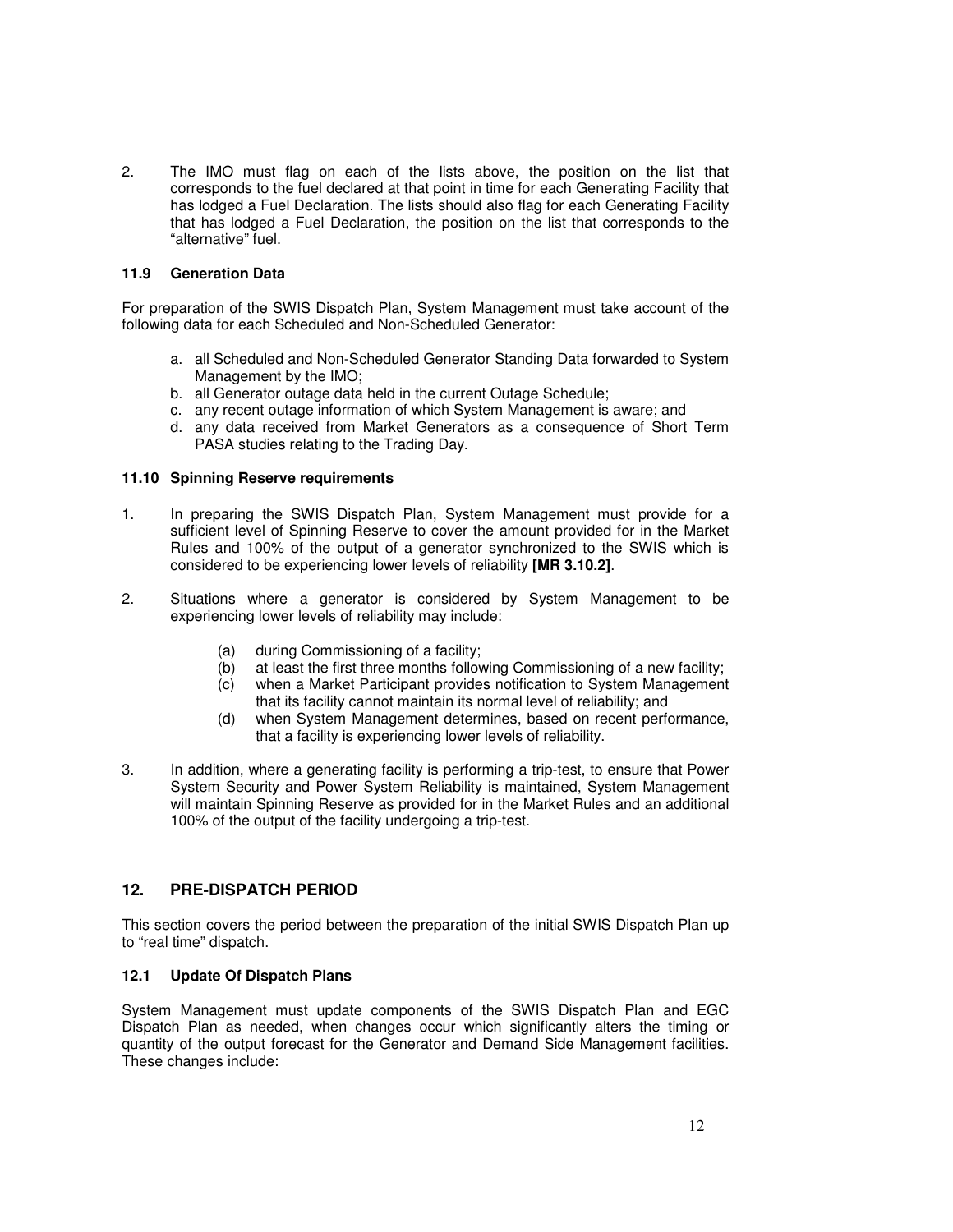- a. revised weather forecasts;
- b. higher or lower actual demand than predicted;
- c. higher or lower Non-Scheduled Generation than predicted;
- d. unforeseen Facility outages; and
- e. changes to Fuel Declarations that change the Generator or Demand Management facilities scheduled to operate.

#### **12.2 Change of Fuel Declaration**

- 1. System Management will regard a notification by telephone as a valid change of Fuel Declaration, if received between the timeframe stipulated in the Market Rules **[MR 7.5.4** and **MR 7.5.5]**.
- 2. The Market Participant must provide confirmation of the change by submitting a change of Fuel Declaration notice to System Management via SMMITS or a medium agreed between the Market Participant and System Management by the end of the Trading Day.
- 3. In compiling the SWIS Dispatch Plan and in the subsequent issuing of Dispatch Instructions, System Management must assume that a Facility is operating on the fuel indicated for that Facility **[MR 7.5.7]** in the applicable Fuel Declaration, and where there has been a new Fuel Declaration submitted in accordance with the Market Rules **[MR 7.5.4 and MR 7.5.5],** operating on the revised fuel according to the declaration.

#### **12.3 Dispatch Criteria to be met in the Dispatch Process**

When dispatching Market Participant's Facilities in accordance with the SWIS Dispatch Plan, System Management must seek to meet the criteria defined in the Market Rules **[MR 7.6.1].**

#### **12.4 Variation from SWIS Dispatch Merit Order and Dispatch Plan due to Dispatch Criteria and Other Factors**

- 1. The exceptional circumstances under which System Management is not required to dispatch facilities in accordance with the Dispatch Merit Order are addressed under the Market Rules **[MR 7.7.4]**.
- 2. System Management may also deviate from the SWIS Dispatch Plan and the SWIS Dispatch Merit Order when issuing Dispatch Instructions and Dispatch Orders when:
	- a. It is necessary to meet the dispatch criteria;
	- b. the Ancillary Service Requirements are not being met because of a shortage of Ancillary Services; or
	- c. in the event of a High Risk Operating State or Emergency Operating State.

#### **12.5 Implementation of Resource Plans in accordance with dispatch criteria**

- 1. System Management must follow the requirements defined in the Market Rules **[MR 7.6.2]** to ensure that Resource Plans are implemented.
- 2. System Management must avoid issuing Dispatch Instructions to Non-EGC facilities when there are EGC facilities available, or can be made available, to maintain the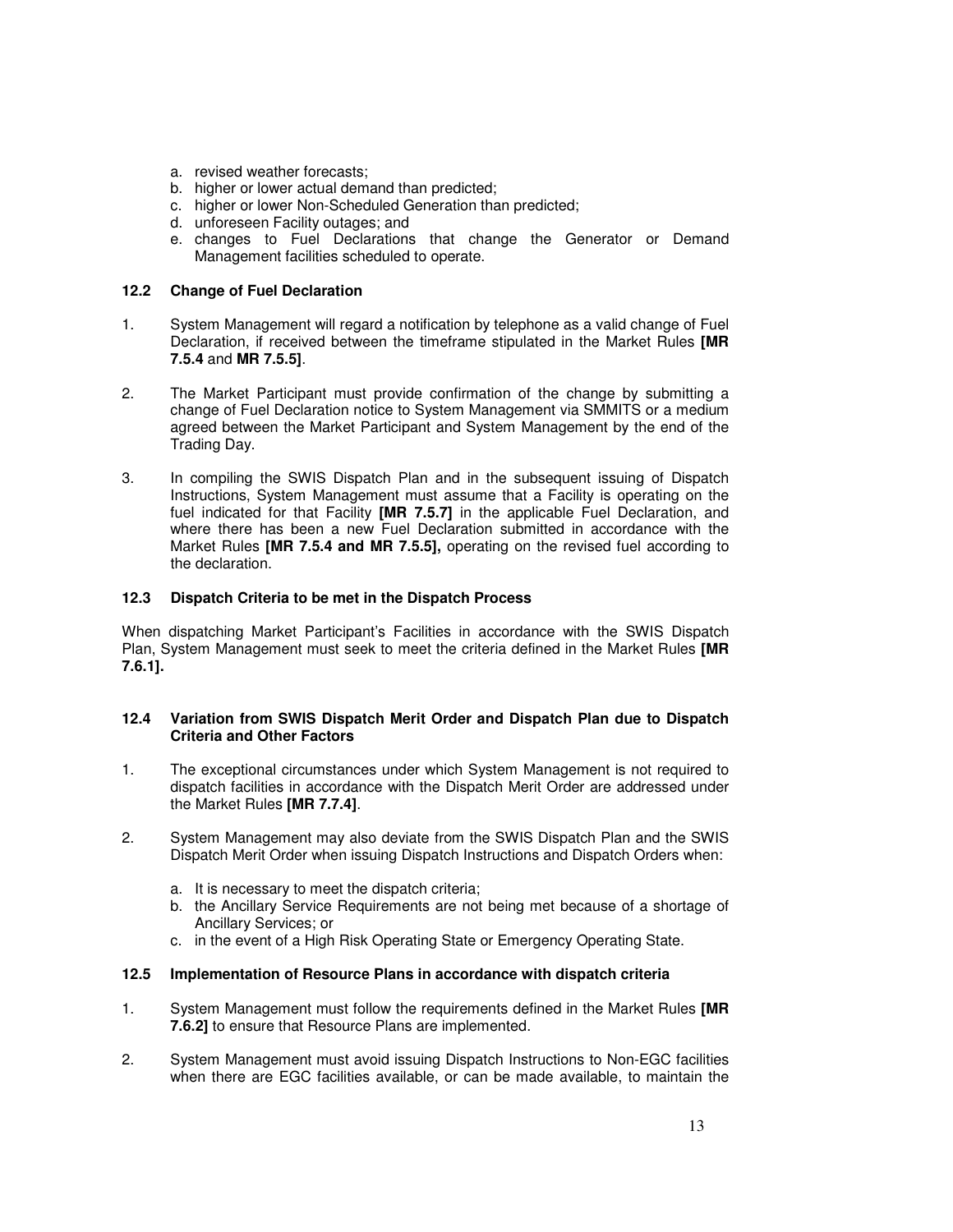SWIS system within a Normal Operating State and meet the dispatch criteria, subject to the requirements of the Market Rules **[MR 7.6.3]**. In addition, System Management may issue a Dispatch Instruction to vary a Resource Plan in circumstances outlined in section 12.4.

# **13. REAL TIME DISPATCH PROCESS**

This section is concerned with the timing, response and detail in Dispatch Instructions issued to Non EGC facilities, and Dispatch Orders issued to EGC facilities.

13.1 Provision of daily dispatch profile

- 1. Operators of Non-EGC Scheduled Generators must use reasonable endeavours to provide System Management their intended dispatch profiles on a minute by minute resolution for each facility by 3pm each Scheduling Day prior to the Trading Day via email to an address nominated by System Management or as otherwise directed.
- 2. When creating an intended dispatch profile Operators of Non-EGC Scheduled Generators must use reasonable endeavours to incorporate a 6MW average ramping limit into the dispatch profiles where operationally possible.
- 3. Operators of Non-EGC Scheduled generators must use reasonable endeavours to adhere to the internal dispatch profile prescribed in subsection (1) & (2) above.
- 4. Furthermore, Operators of Non-EGC Scheduled Generators must use reasonable endeavours to provide System Management early notification (five minutes) of expected deviations from intended dispatch profiles where such deviations exceed 20 MW and timing of 5 minutes, via telephone and then must be logged in SMMITS.

# **13.2 Dispatch Instructions**

- 1. The requirements for Dispatch Instructions are detailed in the Market Rules **[MR 7.7.2** and **MR 7.7.3].**
- 2. System Management must determine which Facilities will be subject to Dispatch Instructions by applying the Dispatch Merit Order to the action required that has been established in the SWIS Dispatch Plan **[MR 7.7.4]**.
- 3. In the event that a Market Participant communicates to System Management its facility's non-availability, System Management will not issue a Dispatch Instruction beyond the extent of available capacity.

#### **13.3 Dispatch Order**

- 1. System Management must determine which EGC Facility will be subject to a Dispatch Order by applying the EGC Dispatch Merit Order that has been established in the applicable SWIS Dispatch Plan to the action required except where System Management believes it is not feasible or desirable to do so having regard to:
	- a. the Standing Data minimum response times;
	- b. meeting the SWIS Operating Standards and Security Limits; or

#### Deleted: **13.1 Dispatch Trajectory¶** ¶

Operators of Non-EGC Scheduled Generators must ensure their facility generates a constant linear trajectory between the previous and following target megawatt output end points of each Trading interval and is consistent with the Resource Plan for the relevant Trading Day **[MR 6.11.1(b)(iv)]**.¶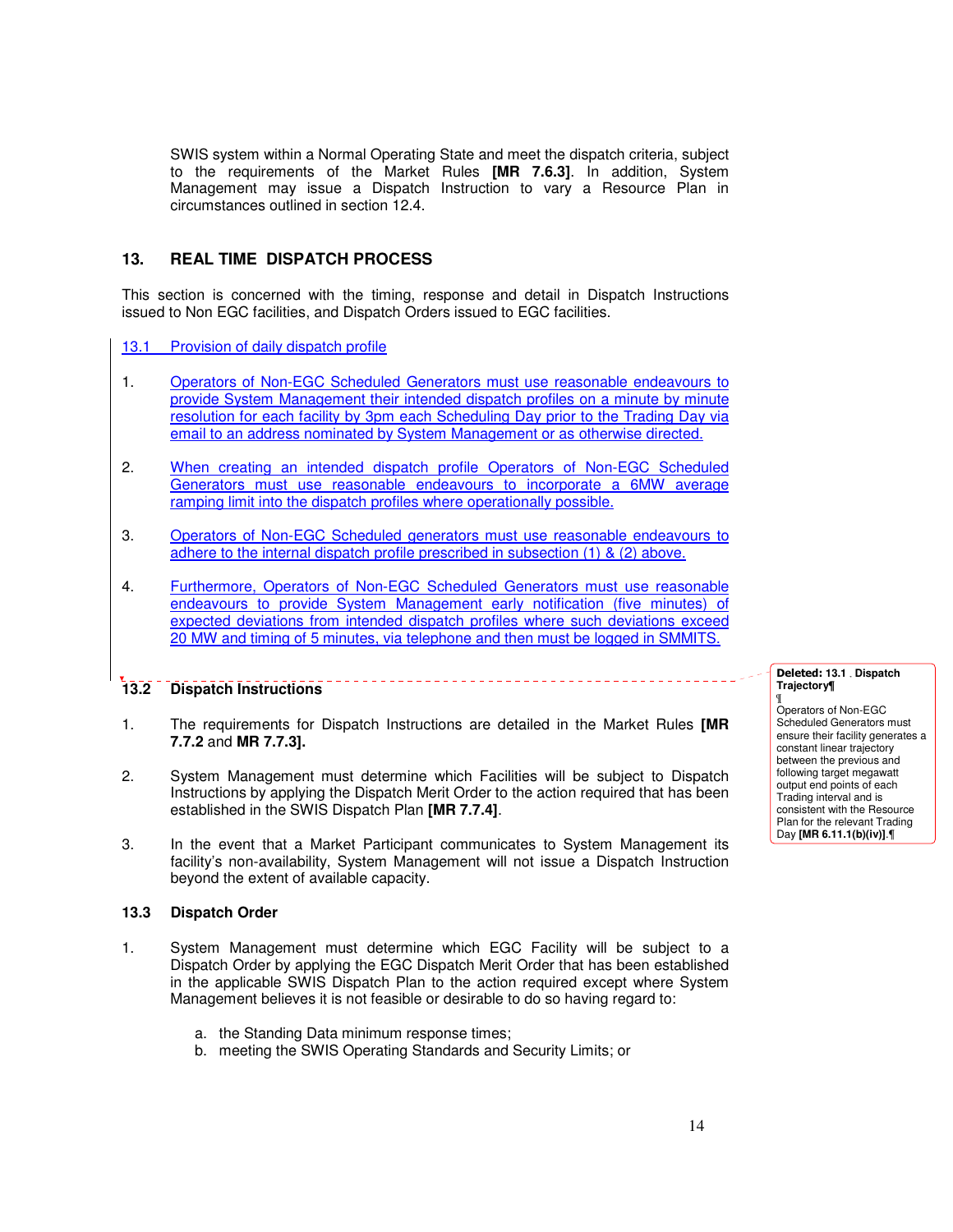- c. maintaining a Normal Operating State, or returning the SWIS to a Normal Operating State.
- 2. EGC must implement the Dispatch Orders issued by System Management, except where such compliance would endanger the safety of any person, damage equipment or breach any applicable law in accordance with the Market Rules **[MR 7.9.11].**
- 3. Each Dispatch Order issued to EGC in regard to a direction to increase or decrease output or synchronise or desynchronize a generating unit will be conveyed via telephone or the Automated Generation Control ('AGC') system.

#### **13.4 Timing associated with Dispatch Instructions and Dispatch Orders**

System Management issues Dispatch Instructions on an interval by interval basis. System Management may issue a Dispatch Instruction within an interval, for the purpose of fulfilling load requirements for the entire Trading Interval.

#### **13.5 Constrained Operation of a Non-EGC Generator due to ramping**

To the extent that System Management believes that the Dispatch Criteria in clause 7.6.1 of the Market Rules may not be met, including situations where Market Participants ramps their generation facilities in the same direction, then System Management may exercise its powers under clause 7.7.4 of the Market Rules and issue Dispatch Instructions.

#### **13.6 Dispatch instructions associated with Standing Data ramp rates**

System Management may issue a Dispatch Instruction with a ramp rate that exceeds the desired ramp rate set out in section 6 of this Procedure.

Deleted: maximum

#### **13.7 Variation of Resource Plans**

System Management may issue Dispatch Instructions to Non-EGC facilities to deviate from their Resource Plans in the following situations:

- a. where the Facility is in the Dispatch Merit Order and EGC and Non-EGC Generation facilities that are in a higher merit order position in both the Dispatch Merit Order and EGC Plant Schedule have already been dispatched;
- b. where the dispatch criteria are not being met, and EGC facilities are not available to supply demand and maintain a Normal Operating State;
- c. where output capacity of EGC facilities is available, but their output is not available in the time required because of:
	- i. transmission constraints; or
	- ii. generation constraints including ramping rates and commitment constraints;
- d. the Ancillary Service Requirements are not being met because of a shortage of Ancillary Services; or
- e. a High Risk Operating State or Emergency Operating State exists.

#### **13.8 Emergency Operating State Dispatch requirements**

For a generating facility which does not carry an obligation to provide a Spinning Reserve or Load Following ancillary service and satisfies the two following criteria: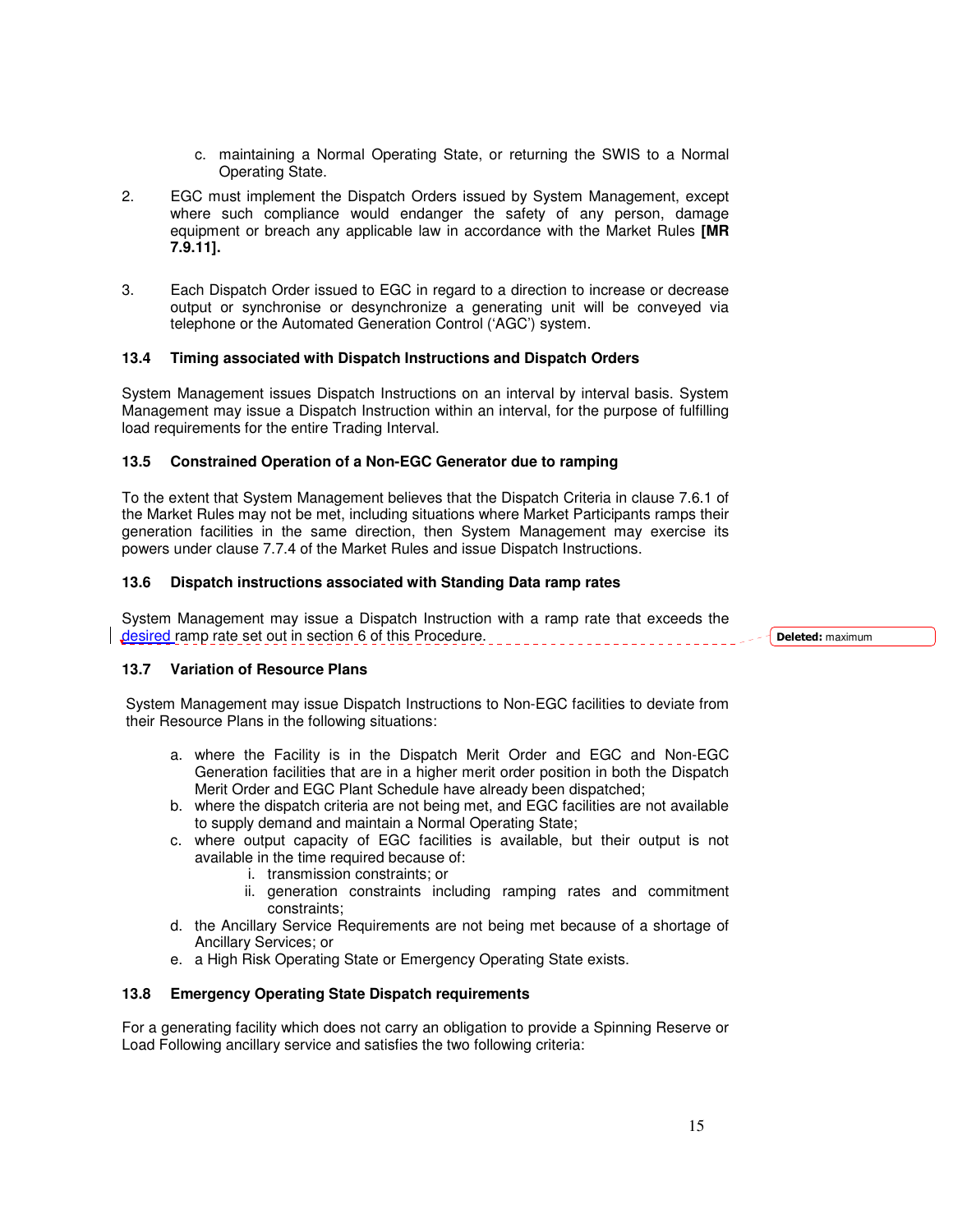- a. if the system frequency moves above 50.5Hz or below 49.2Hz; and
- b. if the generator facility's governor automatically moves the generator away from its resource plan in a manner that assists reducing the frequency deviation,

then System Management will deem the abovementioned movement to be a Dispatch Instruction and will formally issue a Dispatch Instruction to the facility corresponding to System Management's estimate of the generator facilities Metered Schedule Quantity.

#### **13.9 Change of Fuel Declaration**

- 1. System Management will regard a notification by telephone as a valid change of Fuel Declaration, if received between the timeframe stipulated in the Market Rules **[MR 7.5.4** and **MR 7.5.5]**.
- 2. The Market Participant must provide confirmation of the change by submitting a change of Fuel Declaration notice to System Management via SMMITS or a medium agreed between the Market Participant and System Management by the end of the Trading Day.
- 3. In compiling the SWIS Dispatch Plan and in the subsequent issuing of Dispatch Instructions, System Management must assume that a Facility is operating on the fuel indicated for that Facility **[MR 7.5.7]** in the applicable Fuel Declaration, and where there has been a new Fuel Declaration submitted in accordance with the Market Rules **[MR 7.5.4 and MR 7.5.5],** operating on the revised fuel according to the declaration.

#### **13.10 Operational Control of Generation Facilities by System Management**

- 1. The requirements for System Management to remotely operate and dispatch a Generating Facility, where System Management acts as the agent of the Market Participant with respect to the issuing, receipt and actioning of Dispatch Instructions and Dispatch Orders, are specified in the Market Rules **[MR 7.8]**.
- 2. System Management may enter into an operating agreement to remotely operate and dispatch a Generating Facility.
- 3. Where a Generating Facility is subject to remote operation and dispatch by System Management, System Management will not be responsible or liable for any deviation from the Facility's Resource Plan or applicable Dispatch Instruction.

#### **13.11 Timing of Dispatch Instructions**

The Dispatch Instruction must be issued in a timely fashion such that the recipient of the Dispatch Instruction has adequate time to undertake the necessary action **[MR 7.7.6],** but in any case must not be issued earlier than the time specified in the Market Rules **[MR 7.7.5].** 

#### **13.12 Cancellation or change of Dispatch instruction issued to a Generating Facility**

1. The circumstances for the Cancellation of Dispatch Instructions could include changes to SWIS system Load forecasts, facility availability or some other Power System Condition, and when those Dispatch Instructions or Orders are no longer required.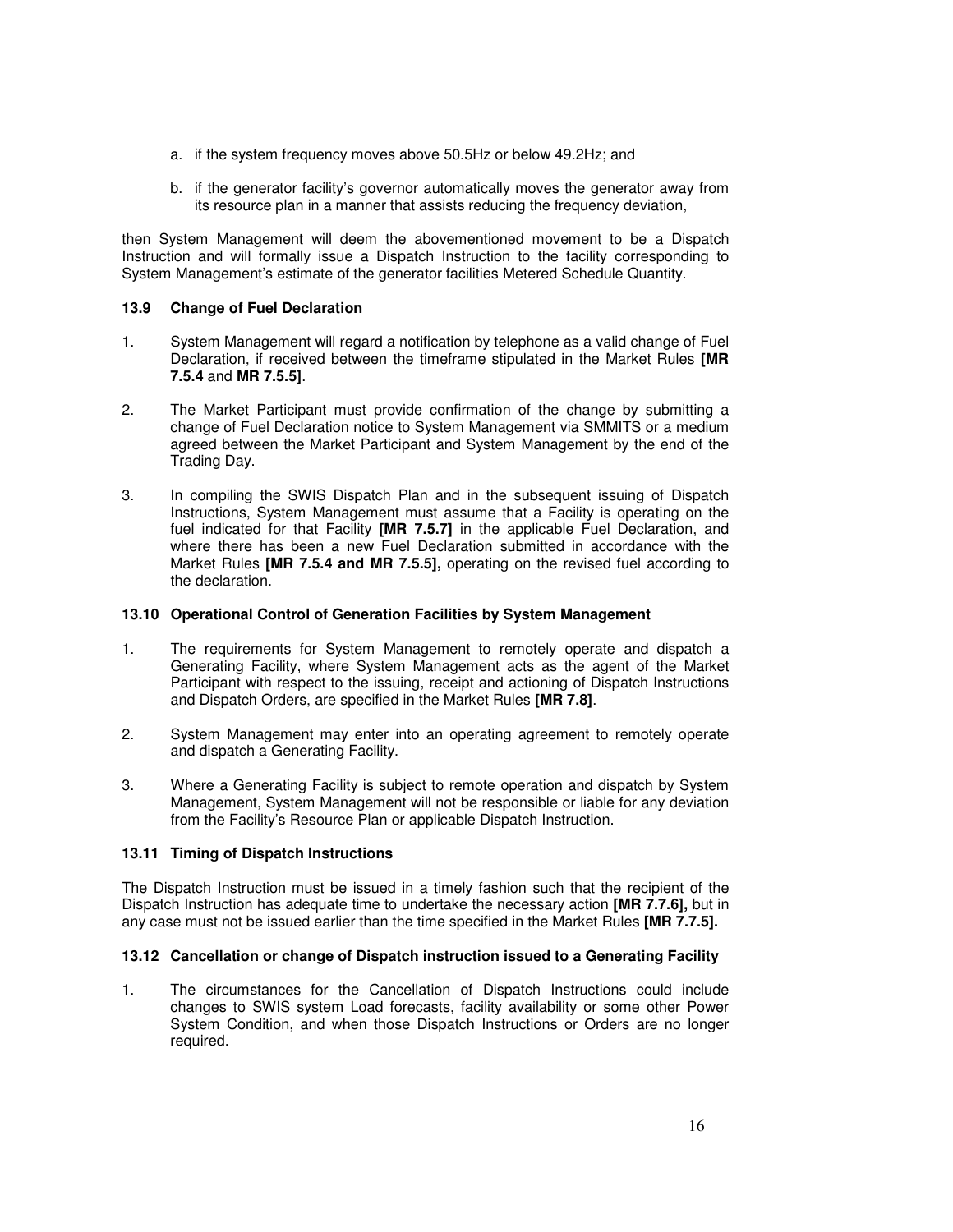- 2. The circumstances under which System Management must cancel a Dispatch Instruction are specified in the Market Rules **[MR 7.6.5].**
- 3. The circumstances under which System Management may change a Dispatch Instruction following the notification of a change in Fuel Declaration are specified in the Market Rules **[MR 7.6.5A].**
- 4. System Management may issue a further Dispatch Instruction to cancel a Dispatch Instruction issued initially to Curtailable Load providing that the further Dispatch Instruction was issued according to the constraints provided by the Market Rules **[MR 7.7.10].**

#### **13.13 Communication and logging of Dispatch Instructions**

- 1. System Management must issue and record Dispatch Instructions and the Market Participant must respond in accordance with the Market Rules **[MR 7.7.6** and **MR 7.7.8]**.
- 2. Where System Management has operational control of a Non-EGC Registered Facility, with agreement with the relevant Market Participant, communication of related Dispatch Instructions should be made in accordance with the Market Rules **[MR 7.7.7(a)]**.
- 3. Where a Dispatch Instruction is deemed to have been issued in respect of an Ancillary Service Contract or Network Control Service Contract held by the Generating Facility or Demand Management Facility, and relates to the automatic activation of the Ancillary Service or Network Control Service, System Management: may communicate the Dispatch Instruction to the relevant Market Participant at a later time in accordance with the Ancillary Services contract or Network Control Service Contract.

#### **13.14 Dispatch Instruction to Commit or Decommit a Non-EGC Generating unit**

System Management may require a Non-EGC generating unit to synchronise and operate (commit) or de-synchronise (de-commit) as part of a Dispatch Instruction to vary the Resource Plan of a Non-EGC Participant.

#### **13.14.1 System Management's obligations when issuing Dispatch Instructions to synchronise a Non-EGC Generating Unit**

- 1. At high SWIS loads or in circumstances where there may be a net deficit of connected generation, System Management may require a Non-EGC generator, which has not been scheduled as part of a Resource Plan submitted by a Non-EGC Participant to operate in a particular Trading Interval, to be synchronised and to generate energy in that Trading Interval.
- 2. In the circumstances set out in subsection (1) above, System Management may issue a Dispatch Instruction for a Non-EGC generator to be committed.
- 3. The Dispatch Instruction must be consistent with the procedures in section 13.5 of this procedure for variation of a Resource Plan.
- 4. System Management must select the Non-EGC generating unit to commit using the Dispatch Merit Order which the IMO has provided to System Management, and select the generating unit highest on the Dispatch Merit Order.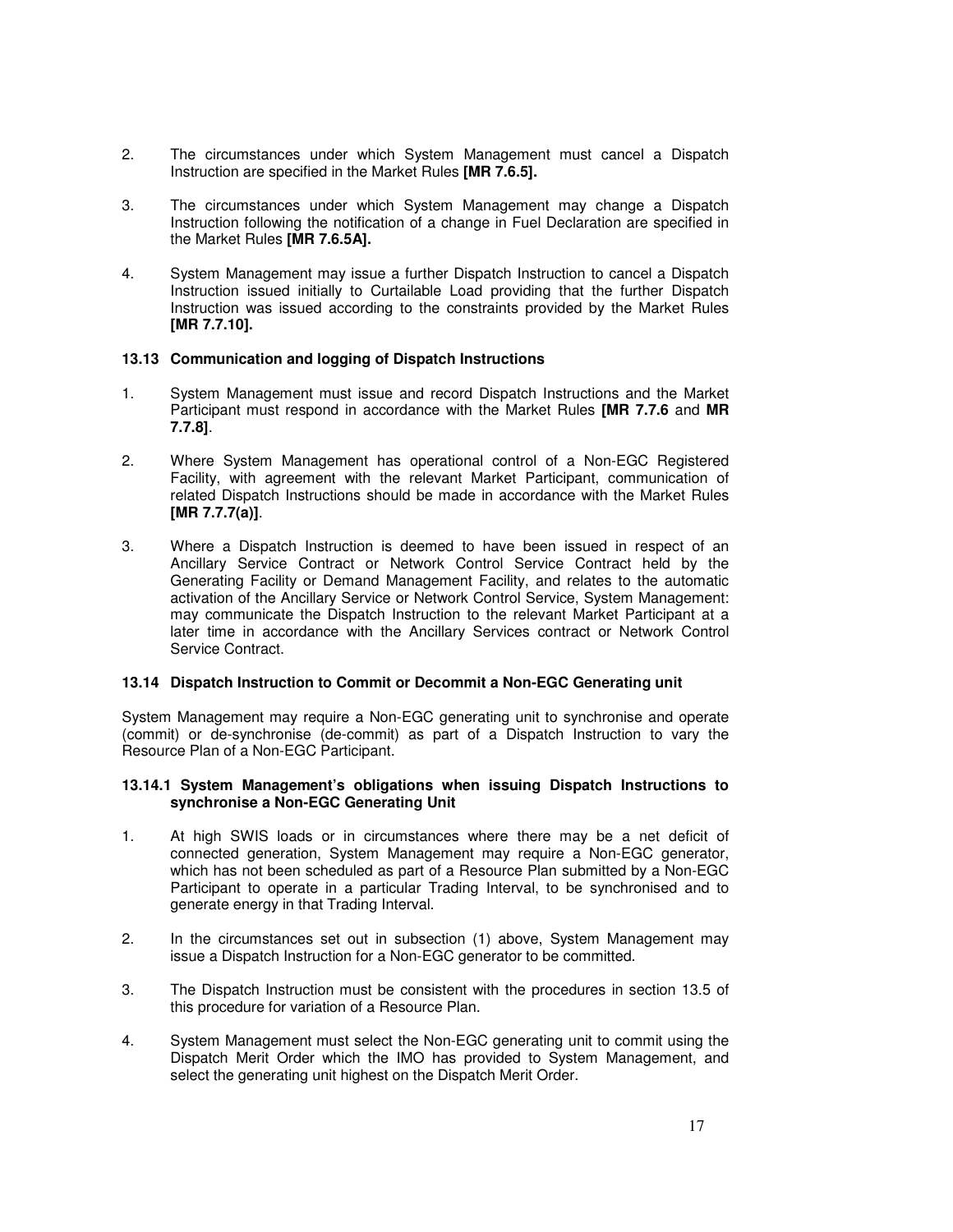- 5. In situations where there are transmission or generator technical constraints that limit the ability of a generator to be committed in the time and capacity required, System Management must select the next generator in the SWIS Dispatch Merit Order list.
- 6. When the committed generating unit is synchronized and operating, its position in the Dispatch Merit Order and the SWIS Merit Order will be the same position as other generating units that are associated with that Generator Facility.
- 7. System Management may need to re-dispatch other Generating Facilities in the SWIS Merit Order to enable the newly committed generator to operate in its correct position in the SWIS Merit Order list.

#### **13.14.2 System Management's obligations when issuing Dispatch Instructions to desynchronize a Non-EGC Generating Unit**

- 1. At very low SWIS loads or in circumstances where there may be a surplus of connected generation, System Management may require a Non-EGC Participant to disconnect a generating unit that forms part of that Participant's Resource Plan.
- 2. System Management may issue a Dispatch Instruction for a Non-EGC generator to be de-committed.
- 3. The Dispatch Instruction must be consistent with the procedures in section 8.4 of this procedure for variation of a Resource Plan.
- 4. System Management must select the Non-EGC generating unit to de-commit using the price merit order for de-commitment provided to System Management by the IMO.
- 5. System Management must select the Generator that is highest in the merit order list for unit de-commitment, and where further capacity is required to be de-committed, continue to select the additional generators to be de-committed based on that merit order.
- 6. In situations where there are transmission or generator technical limits that constrain the ability of a generator to be de-committed in the time and capacity required, System Management must select the next generator in the merit order list for decommitment. The technical limits include the capacity and security limits of the transmission network, and ramp down rates and de-synchronisation times of generators.
- 7. As required by the Market Rules, the IMO will provide System Management with a merit order list for de-commitment of Non-EGC generating units, and must maintain this list in a current state.
- 8. The requirements for the Synchronisation and De-Synchronisation of Non-EGC Generators are specified in the Market Rules **[MR 7.9] and [MR 3.21B].**
- 9. A Non-EGC Participant should communicate confirmation of expected time of synchronization and de-synchronisation under the Market Rules **[MR 7.9.1]** via telephone.
- 10. System Management must log the reasons when permission to synchronise or desynchronise is refused.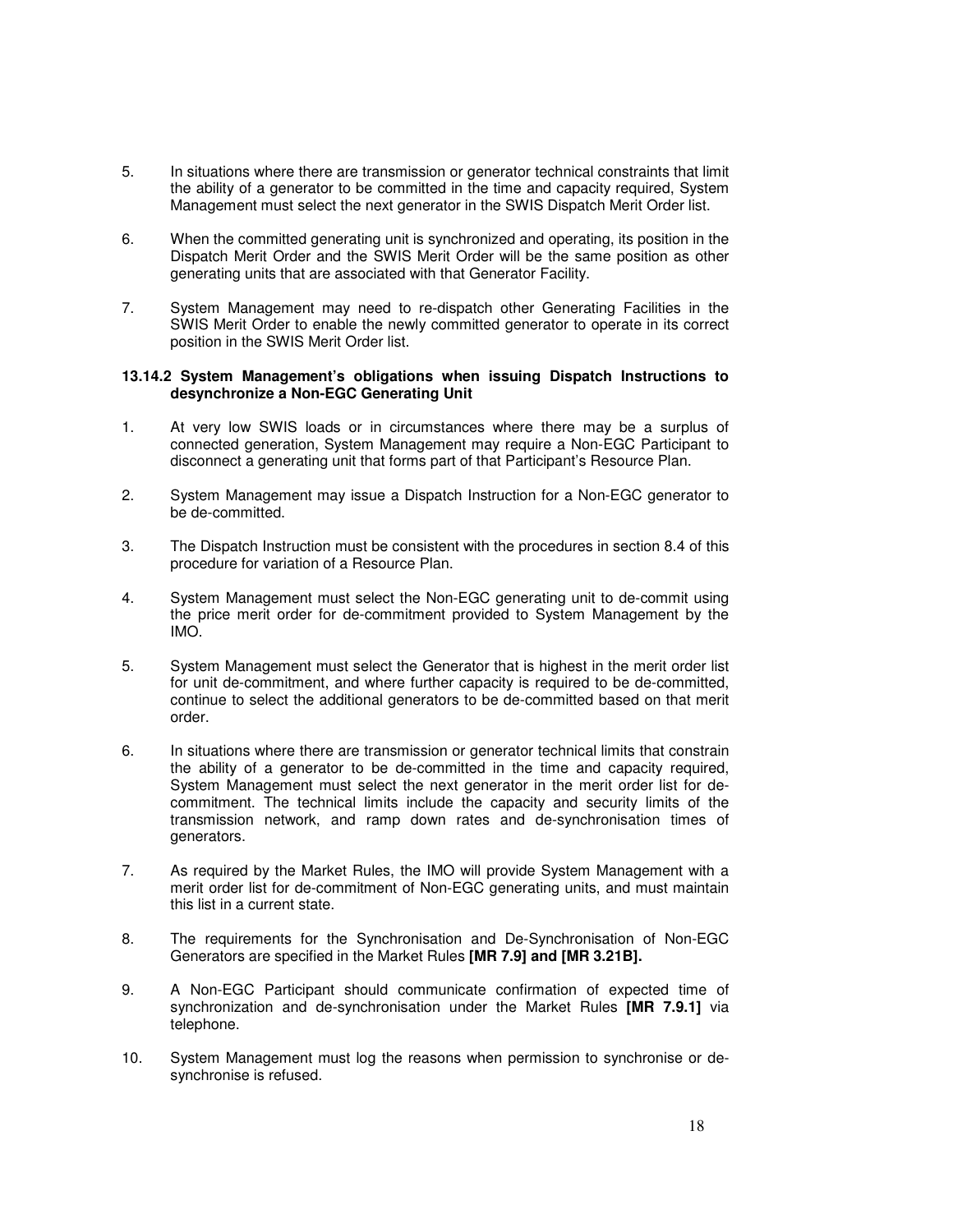- 11. Where a Non-EGC Participant is unable to comply with the synchronization times in the Resource Plan or any other aspects of the Resource Plan, the Participant should inform System Management as soon as practicable.
- 12. Where a Market Participant cannot comply with a decision of System Management within this section the Market Participant must inform System Management as soon as practicable.
- 13. Where the Non-EGC Participant wishes to synchronise another unit in place of the generation unit specified in the Resource Plan, permission to change the unit must be sought from System Management.
- 14. System Management may only refuse permission to request from the Participant to change the generation unit being synchronized if it causes a Power System Security issue.

#### **13.15 Dispatch Instructions to Curtailable Loads**

- 1. Where possible, System Management must issue a Curtailment Alert Notice prior to issuing a Dispatch Instruction to curtail load to a Market Customer with a Curtailable load Facility. The details of the process to be followed in sending out a Curtailment Alert Notice are set out in "Power System Operation Procedure - Communications and Control Systems".
- 2. Dispatch Instructions must be communicated to a Market Customer with a Curtailable Load using the communication system agreed between System Management and the Market Customer (refer to Power System Operation Procedure - Communications and Control Systems).
- 3. The Dispatch Instruction for a Curtailable Load should be issued to the Market Customer in sufficient time to meet the minimum response time specified in the Standing Data for that Curtailable Load.
- 4. Where it is practical to do so and no power system security issues arise as a consequence, the curtailment action specified in the Dispatch Instruction should commence and cease at the beginning and end, respectively, of a Trading Interval.
- 5. Once a Dispatch Instruction has been issued to a Curtailable Load requiring activation of curtailment, System Management may cancel the Dispatch Instruction in accordance with the Market Rules.

#### **13.16 Reactive Power Output**

- 1. System Management may give an instruction to a Market Participant to change the reactive power output of a Facility as specified in the Market Rules **[MR 7.6.12].**
- 2. Such a Voltage Order must not be in conflict with the power factor or voltage control capability specified in the Standing Data for that Facility or required under the Technical Rules.
- 3. The Voltage Order may specify for the Generation Facility the method of voltage management the Facility is required to maintain at or close to its connection point, including: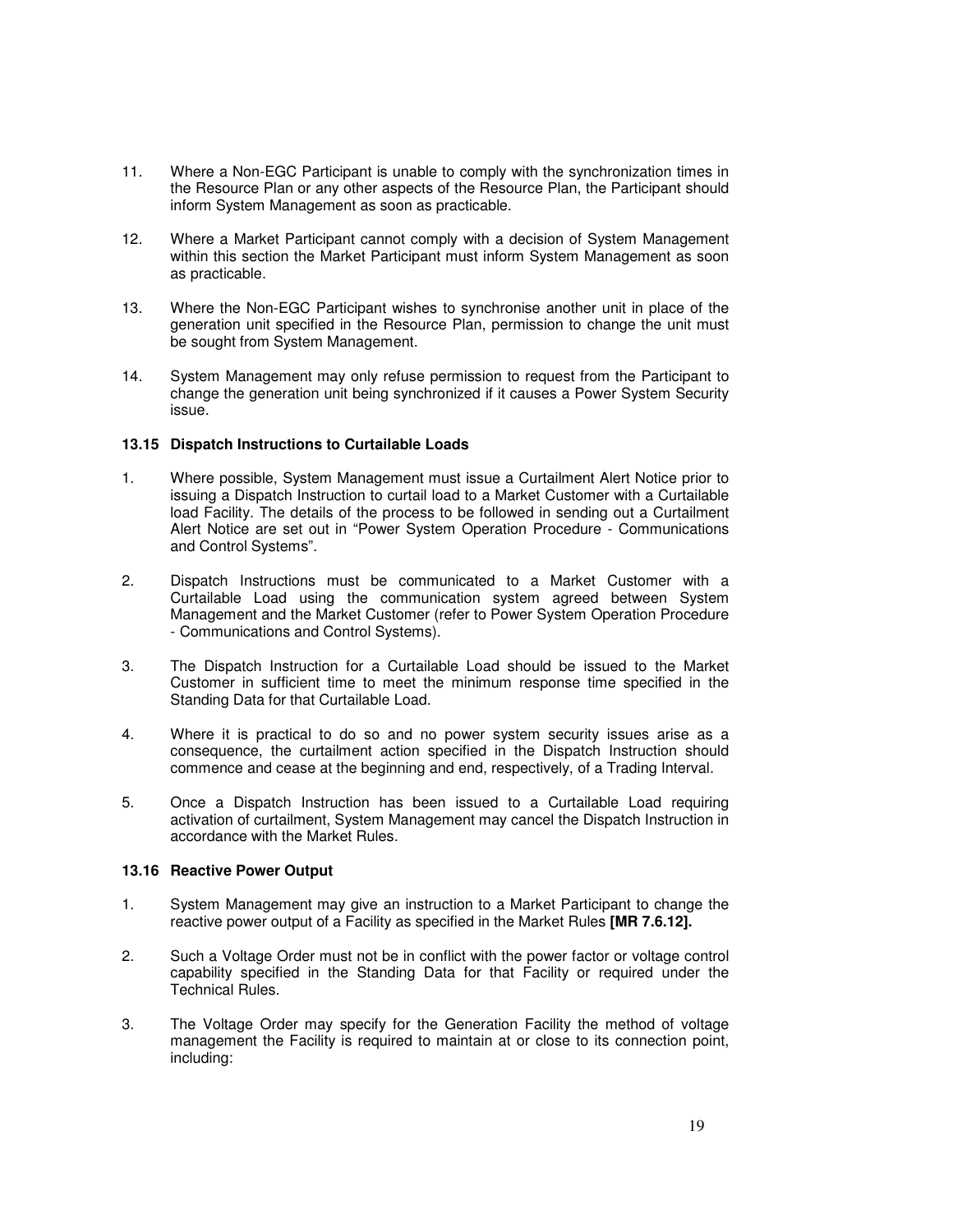- a. a required reactive power output;
- b. a required voltage target or range at or close to the Facility's connection point to the SWIS.
- 4. Market Generators must comply with the Voltage Order, except when compliance is not required under the Market Rules **[MR 7.10.2]**.

# **14. CONSTRAINED OPERATION OF A NON-SCHEDULED GENERATOR**

- 1. In accordance with the Market rules **[MR 7.7.4** and **MR 7.6.1]** System Management may issue a Dispatch Instruction to a Non-Scheduled Generator to restrict the MW or MWh output of the Generator over specified Trading Intervals where the dispatch criteria is not being met, to restrict the variability that is occurring in the MW output from the Facility, or if a High Risk Operating State or Emergency Operating State exists.
- 2. The reasons for non-observance of the dispatch criteria may include, but not be limited to the following:
	- a. the Ancillary Service Requirements are not being satisfied;
	- b. operation of the Non-Scheduled Generator Facility is causing voltage swings in the region of the Facility's connection to the Network to exceed the range permitted by the Technical Rules or Security Limits;
	- c. operation of the Non-Scheduled Generator is causing Equipment Limits or Security Limits to be exceeded; or
	- d. operation of the Non-Scheduled Generator is causing frequency deviations to exceed the normal frequency operating range.

# **15. COMPLIANCE WITH DISPATCH REQUIREMENTS**

The dispatch compliance requirements for participants and the requirements for System Management to report non-compliance to the IMO are specified in the Power System Operation Procedure: Monitoring and Reporting and the Market Rules [**MR 2.13.9, 7.6A and 7.10**].

#### **16. DISPATCH ADVISORIES**

- 1. The requirements for the issue and release of Dispatch Advisories to Market Participants and Network Operators are specified in the Market Rules **[MR 7.11].**
- 2. System Management must transmit Dispatch Advisory notices through SMMITS. Where there is a communication failure or insufficient time to issue such a notice, System Management may convey the content of the notice including any direction via telephone or such other means as are practicable at the time, but must confirm this as soon as practical through transmitting a formal Dispatch Advisory notice as soon as practical.

#### **17. DISPATCH SETTLEMENT DATA**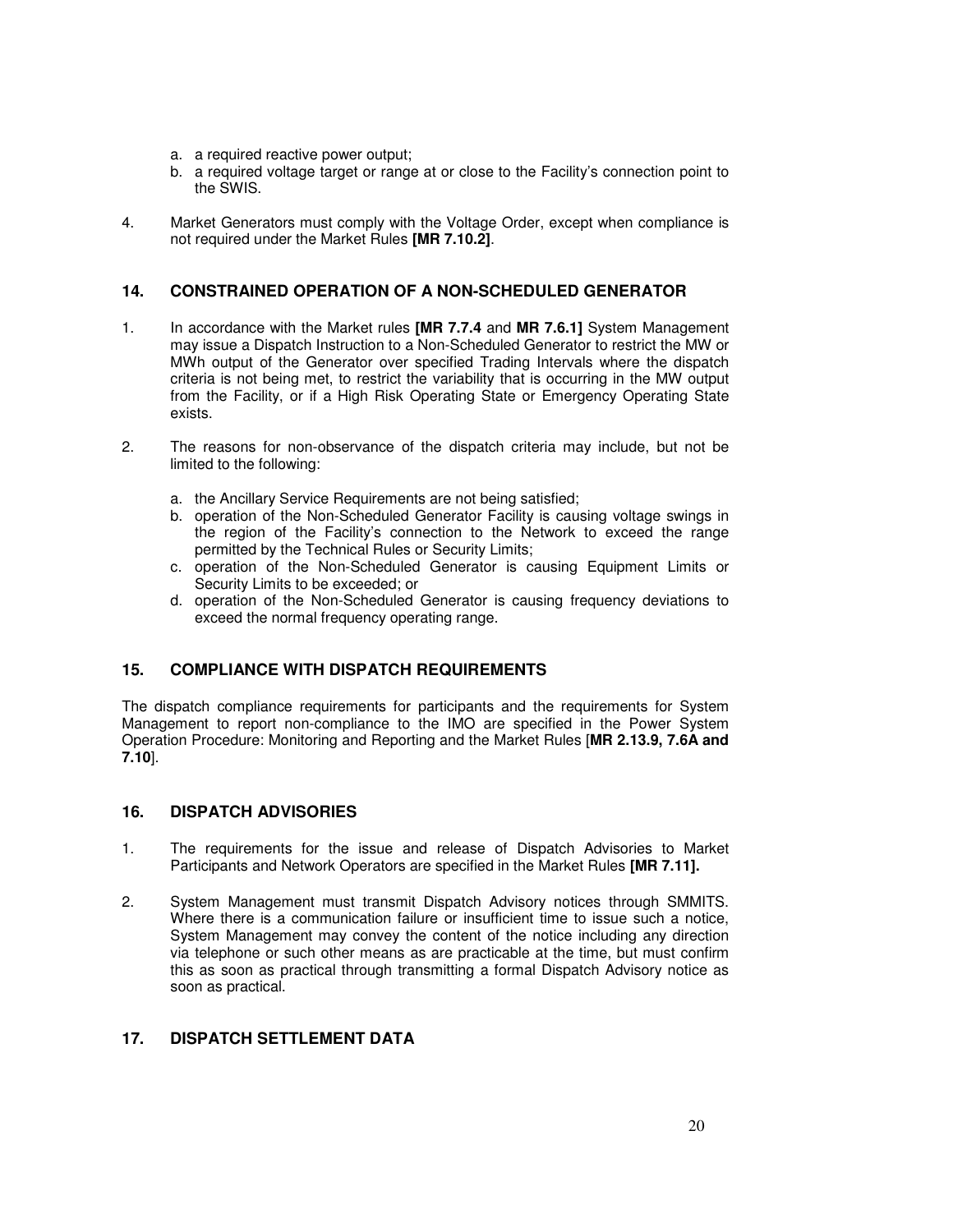- 1. The requirements for System Management to provide settlement data to the IMO are specified in the Market Rules **[MR 7.13].**
- 2. System Management must submit the data to the IMO's WEMS system in a format agreed with the IMO.
- 3. The IMO must confirm with System Management receipt of the data.
- 4. If the IMO has not received the data by 12.10 PM of the required business day, the IMO must contact System Management and request the data be re-sent.
- 5. If the data is not with the IMO by 12.20 PM, System Management and the IMO should confirm the cause of the data failure and if necessary, agree an alternative method of transferring the data.

#### **17.1 Quantification of Constrained off Quantities.**

- 1. Where System Management requires a Non-Scheduled Generator to reduce output and where the Market Generator is to be compensated for the reduction, System Management must provide the IMO with an estimate of the reduction in MWh output of the Generating Facility as a consequence of System Management issuing the Dispatch Instruction to reduce output.
- 2. System Management's assessment of the constrained off MWh quantity must be prepared as part of the settlement data that System Management provides to the IMO in accordance with the Market Rules **[6.17.6(c)(i)].**
- 3. For the purpose of determining the quantity described in section 17.1(2) for each Trading Interval, the quantity is:
	- a. in the case of a Non-Scheduled Generator included in a Resource Plan, to be the greater of zero and the MWh difference between the Resource Plan MWh quantity of the Non-Scheduled Generator less the MWh output of the Non-Scheduled generator over the Trading Interval implied by its Dispatch Instruction; and
	- b. in the case of a Non-Scheduled Generator not included in a Resource Plan, System Management's estimate of the MWh reduction in output, by Trading Interval, of the Non-Scheduled Generator as a result of System Managements Dispatch Instruction.

#### **17.1.1 Provision of Data from Intermittent Generators**

- 1. If a Market Participant operating an Intermittent Generator (ie.Wind Farm) wishes to be compensated for a Dispatch Instruction to constrain down the output of the Intermittent Generator, the Participant must provide System Management with data to enable System Management to assess the constrained down energy quantities arising from the Dispatch Instruction.
- 2. The Market Participant must, for the situation in subsection (1), provide System Management with real time and historical data that can be used to assess the operating output and state of the Wind Farm. The data should be in a form suitable for System Management's SCADA system and include:
	- a. the instantaneous MW output of the Intermittent Generator;
	- b. the wind speed or aggregate (representative) wind speed at the Wind Farm; and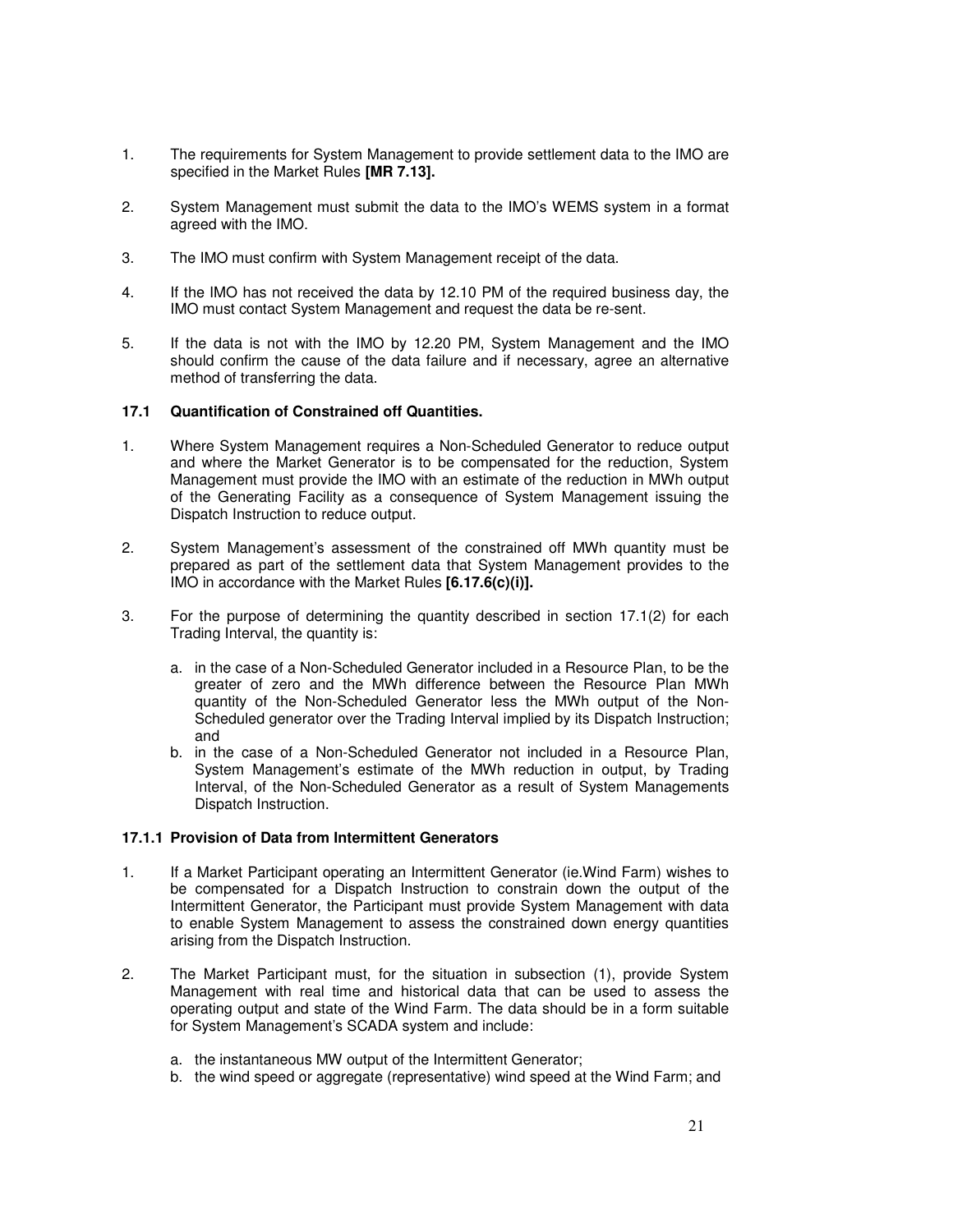c. the number of turbines operating at the wind farm in each interval of the Dispatch Instruction.

d. The number of turbines available for operation at the wind farm in each interval of the Dispatch Instruction.

- 3. The Market Participant providing the data in subsection (2) should endeavor to ensure the accuracy of this data, and maintain records to verify this accuracy.
- 4. Where the Market Participant is unable to provide System Management with some of the data in subsection (2), or data is missing, System Management may substitute data or develop alternative sources of data to replicate the information in subsection (2).
- 5. Participants should cooperate with System Management in the provision of the data in subsection (2), or provision of alternative data referred to in subsection (4).

#### **17.1.2 Choice of Algorithm for Assessing Constrained MWh Quantities**

- 1. When System Management makes a post-event assessment of the quantity of energy that has been constrained down in each Trading Interval for which the Dispatch Instruction applies, where the assessment is formed from:
	- a. a predictive algorithm provided by the Market Participant, providing an assessment of generator MWh output from measured wind speed over the Trading Interval;
	- b. a predictive algorithm provided by System Management, providing an assessment of generator MWh output from measured wind speed over the Trading Interval;
	- c. an assessment by System Management based on output of the Intermittent Generator in a past Trading Interval under similar meteorological conditions; or
	- d. an estimate using Participant data provided to System Management that uses output data from particular wind turbines that continue to operate unconstrained after the Dispatch Instruction, with the output data subsequently grossed up to represent the output from all wind turbines that otherwise would have operated.
- 2. The Market Participant may provide System Management with an algorithm for converting the data to an estimate of the MW or MWh output of the Facility.
- 3. System Management may use the algorithm provided as a consequence of subsection (2), or another method as listed in subsection (1) for the assessment of the constrained down MWh, based on what System Management considers as most suited for the purpose.
- 4. System Management must consult with the relevant Market Generator concerning the choice of option selected by System Management in subsection (1).

#### **17.1.3 Assessment of constrained-off Quantities of Intermittent Generation**

1. System Management must make an estimate of the actual output of the Intermittent Generator over each Trading Interval for which the Dispatch Instruction applies. This may be through access to MWh metering at the Generator Facility, or by measuring the instantaneous MW output from the Intermittent Generator MW output using System Management's SCADA system, and integrating these measurements over each Trading Interval to produce a MWh estimate.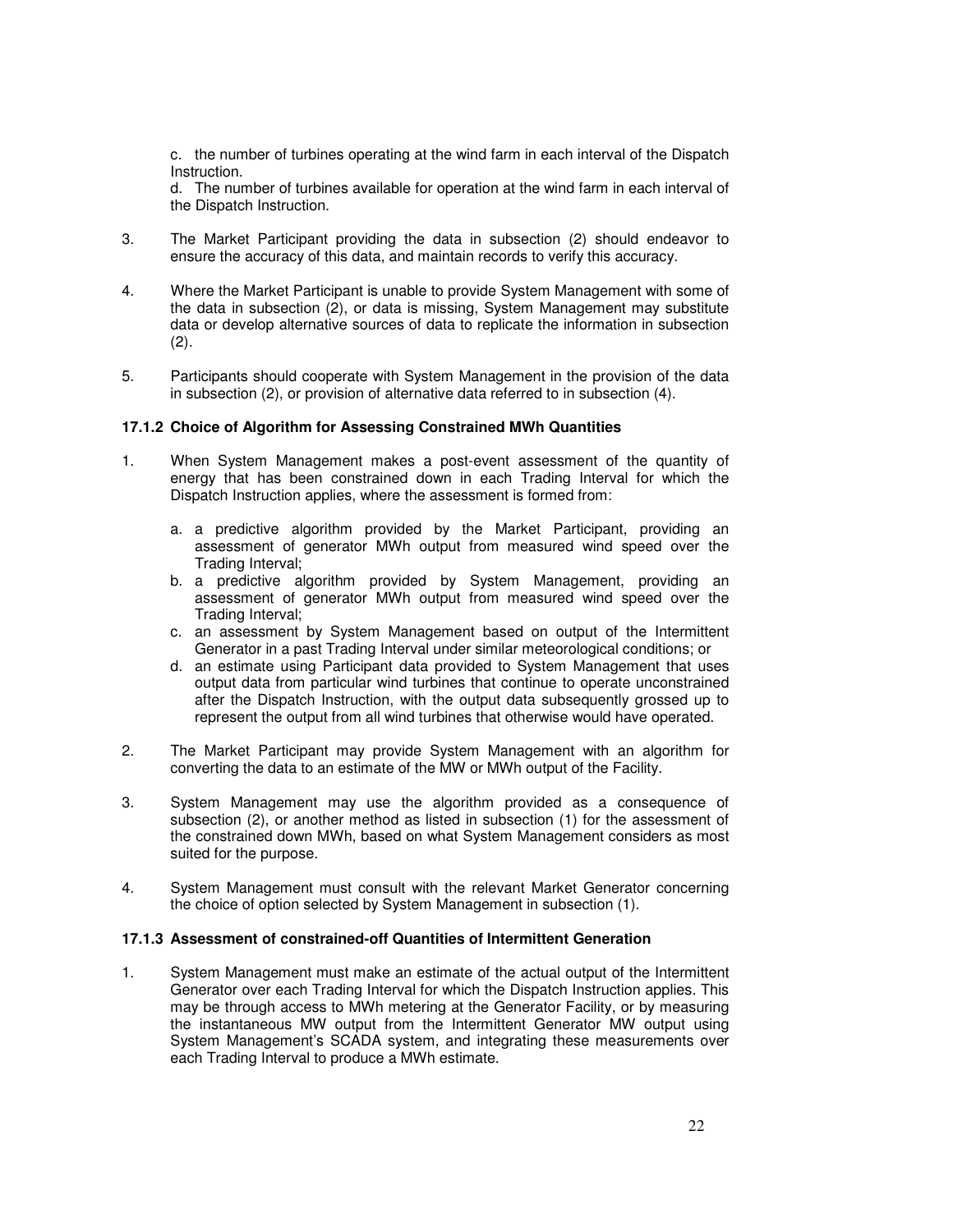- 2. System Management must make an assessment of the MWh output that would have been achieved by the Intermittent Generator should the Dispatch Instruction not have been issued. The assessment must be produced using the algorithm chosen for this purpose (refer section 17.1.2(3) of this procedure).
- 3. System Management must make an estimate of the constrained off quantities caused by the Dispatch Instruction for each Trading Interval the Dispatch instruction applies to, by subtracting the measured output (subsection (1)) from the assessment of output that would otherwise have occurred (subsection (2)).
- 4. System Management must provide these assessments to the IMO as part of the expost settlement data.

#### **17.2 Constraining operation of multiple Intermittent Generators.**

- 1. Where there are a number of Intermittent Generators operating at high output during light system demand conditions, a reduction in the output of one or all Intermittent Generation may be needed to meet the dispatch criteria.
- 2. Where an EGC Intermittent Generating Facility is one of the Intermittent Generators contributing to a conflict with the criteria of this procedure, and a reduction or constraint in the output of the EGC Intermittent Generator will relieve or reduce the conflict with the dispatch criteria, then the output of the EGC Intermittent Generator must be reduced to the level where the Intermittent Generating Facility is not the contributing element to the conflict with power system security.
- 3. Where the requirement for a reduction or constraint in the output of Intermittent Generators can be attributed to a single Non-EGC Intermittent Generator, a Dispatch Instruction requiring output to be constrained down must be issued to that Intermittent Generator.
- 4. The quantity of output reduction sought from the Intermittent Generator in subsection (3) is the quantity that ensures that Intermittent Generator is not the source of the conflict with the dispatch criteria
- 5. Where System Management considers that the conflict with the Dispatch Criteria is due to the operation of two or more Non-EGC Intermittent Generators, then System Management must constrain down the Intermittent Generators in the order set by the SWIS merit order list.
- 6. The Intermittent Generating Facility first on the "constraining down" merit list will be constrained down first, followed by the next Intermittent Generator on the "constraining down" merit order list, until the conflict with the dispatch criteria is removed.
- 7. As required by the Market Rules, the IMO will provide System Management each Scheduling Day with the merit order list setting out the ranking for the constraining off of Intermittent Generators.
- 8. System Management must issue a Dispatch Instruction to each of the applicable Intermittent Generators in the form specified in section 13.2 of this procedure.